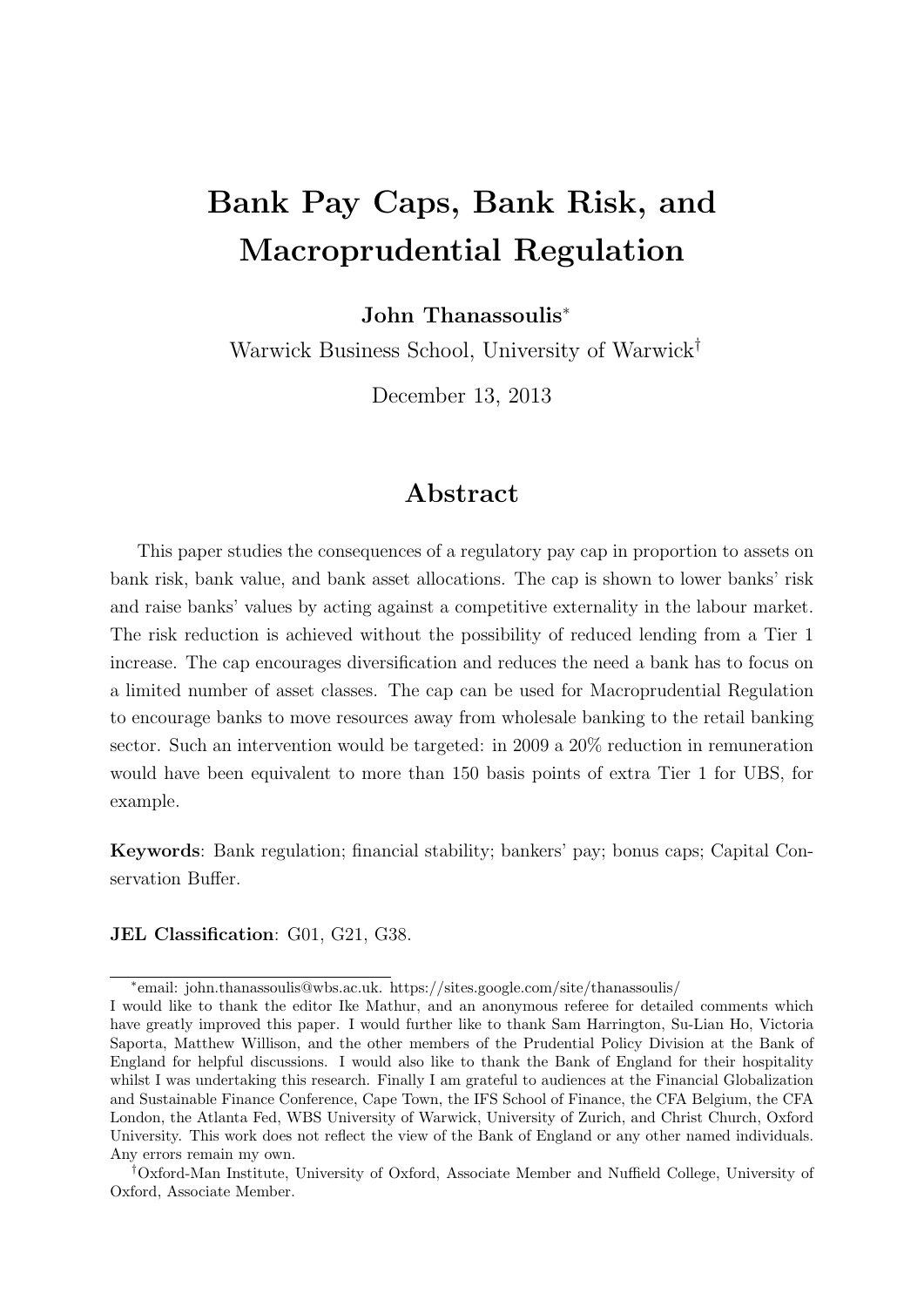### 1 Introduction

The remuneration of bankers and executives in the financial sector is the focus of significant regulatory attention in the UK, EU and globally. Many are concerned that the level and structure of pay contributes to the riskiness of banks. This concern has inspired the Financial Stability Board's Principles for Sound Compensation Practices; the adoption by the European Union of the 1-to-1 Bonus Rule; and the adoption in Basel III of a Capital Conservation Buffer which prevents banks making some remuneration payments if their Tier 1 capital should fall below a specified level.<sup>1</sup> The level of pay is indeed a significant cost for banks. Thanassoulis (2012, Figures 1, 3, and IA.1) documents that for a substantial minority of financial institutions remuneration exceeds 30% of shareholder equity; while non-financial firms rarely pay this much. For some financial institutions pay as a proportion of shareholder equity is much higher – and sometimes in excess of 80% of shareholder equity.

This paper studies the impact of a cap on total remuneration for bankers in proportion to the risk weighted assets they control. Such a cap could be targeted, affecting some sectors, such as the wholesale side, and not others, such as the retail side. Thus the cap can work with existing regulatory attempts to treat wholesale and retail banking separately (the Independent Commission on Banking ring-fence in the UK for example).

The analysis demonstrates that a variable pay cap in proportion to assets leans against the competitive externality which drives pay up. Such a cap acts to lower aggregate remuneration. Hence banks will have increased resilience to shocks on the value of their assets due to their reduced cost based. This reduction in bank risk is achieved whilst increasing bank values.

In principle banks can always be made less risky by increasing their capital adequacy ratio. But by encouraging banks to meet such requirements by either avoiding lending risk or reducing lending, such a direct intervention has a cost. The intervention in the labour market for banks increases bank values and does not compromise lending. Further, to the extent that there is a broader desire to intervene in the labour market for bankers, it would be desirable if any such intervention had the effect of improving financial stability.

Basel III has determined, through the Capital Conservation Buffer, that banks' incentives to pay out rather than retain earnings needs to be managed. Leading scholars have argued that the amount banks paid out in share buybacks and dividends was so large as to materially inhibit real economy lending through the last financial crisis (Acharya, Gujral and Shin (2009)). Thanassoulis (2012) documents that the banks in this study typically paid out double the amount in remuneration than they did on share buybacks and dividends, and the shareholder payments only grew to be comparable to remuneration during the last crisis. Thus if payments to shareholders became high enough to be

<sup>1</sup>For discussions of these interventions please see FSB (2009), Thanassoulis (2013b) and BCBS (2010).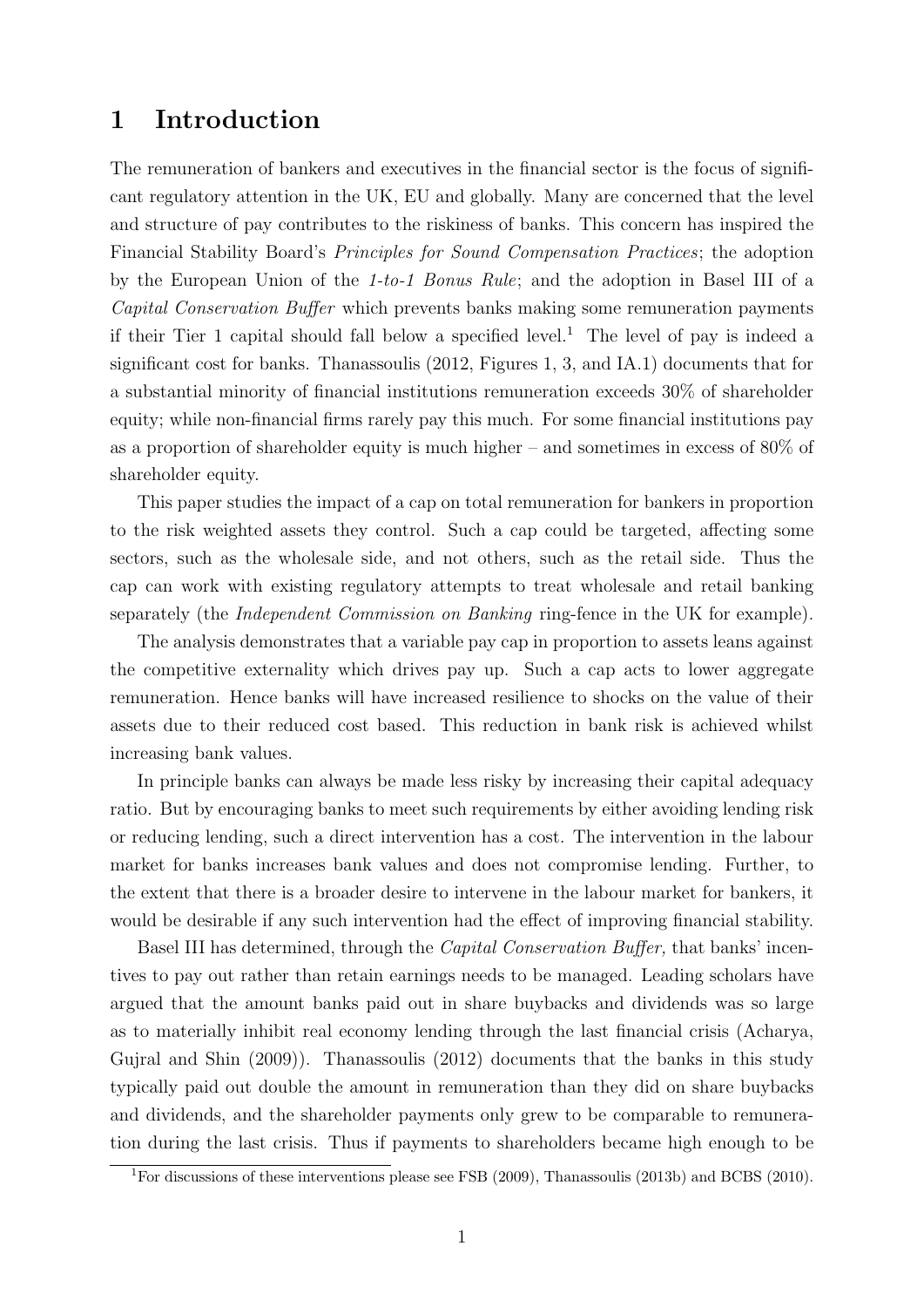a concern to the well functioning of the banking system, the aggregate wage bill is at this elevated level of note permanently. To determine more quantitatively the scale of the relevance of remuneration to financial stability let us suppose the total remuneration bill could be reduced by some percentage. One can calculate how much of an increase in the Tier 1 capital ratio this reduction in remuneration would represent by comparing funds saved to total risk weighted assets. As remuneration falls during crisis periods I focus on crisis years to avoid misleading estimates of the importance of remuneration. Table 1 considers the remuneration paid in 2008 and 2009, during the last financial crisis, by the top 100 global banks ranked by asset value in  $2011<sup>2</sup>$  If the total remuneration bill was cut by only 5%, then this would be equivalent to an average increase in Tier 1 equity levels of 9 basis points. If the remuneration bill could be cut by 20% then the equivalent increase in the Tier 1 ratio would be 37 basis points.

Table 1: Remuneration Reduction Expressed As A Gain in Tier 1 Ratio Notes: The table expresses the money saved by a hypothetical reduction in the aggregate pay bill expressed as the equivalent increase in Tier 1 equity. This is calculated by determining the dollar saving from a given percentage reduction in the total pay bill and dividing by the total risk wighted assets. Data from Bloomberg, see footnote 2.

| Reduction in aggregate bank remuneration $  5\%  10\%  15\%  20\%  25\%  30\%  $                        |  |    |       |    |
|---------------------------------------------------------------------------------------------------------|--|----|-------|----|
| Average equivalent increase in Tier 1 levels $\parallel 9 \parallel 19 \parallel$<br>$ $ (basis points) |  | 28 | $-37$ | 56 |

Table 1 demonstrates that lowering pay has only a modest effect on an average bank's resilience. The average however hides wide variation amongst individual banks. Thus an intervention on pay would be targeted. It would make the banks with the most unsafe pay levels, safer. Figure 1 displays the identity of the 20 banks (in the top 100) who would have been helped most by a 20% reduction in remuneration costs on their 2009 remuneration bill. Figure 1 demonstrates that an intervention in the level of remuneration would have helped some major household names which were the focus of considerable regulatory attention during the crisis. For example, a 20% reduction in the remuneration bill in 2009 would have been equivalent to a Tier 1 increase at UBS of 1.5% (150 basis points), 1.3% for Credit Suisse, and over 0.8% for Deutsche Bank. These are significant figures in the context of the Tier 1 requirements of Basel III. Thus an intervention which lowered market remuneration levels and increased bank values would have an arguably significant and targeted effect of lowering risk in the financial system.

<sup>&</sup>lt;sup>2</sup>The data sample is the top 100 listed institutions in Bloomberg by total assets in 2011 for which relevant data exists and whose activities include banking. Only group entities were included; public institutions such as central banks and development banks were excluded. Of the 100, a sample of 80 banks remain. The list includes the 31 Globally Systemically Important Financial Institutions defined by FSB (2011).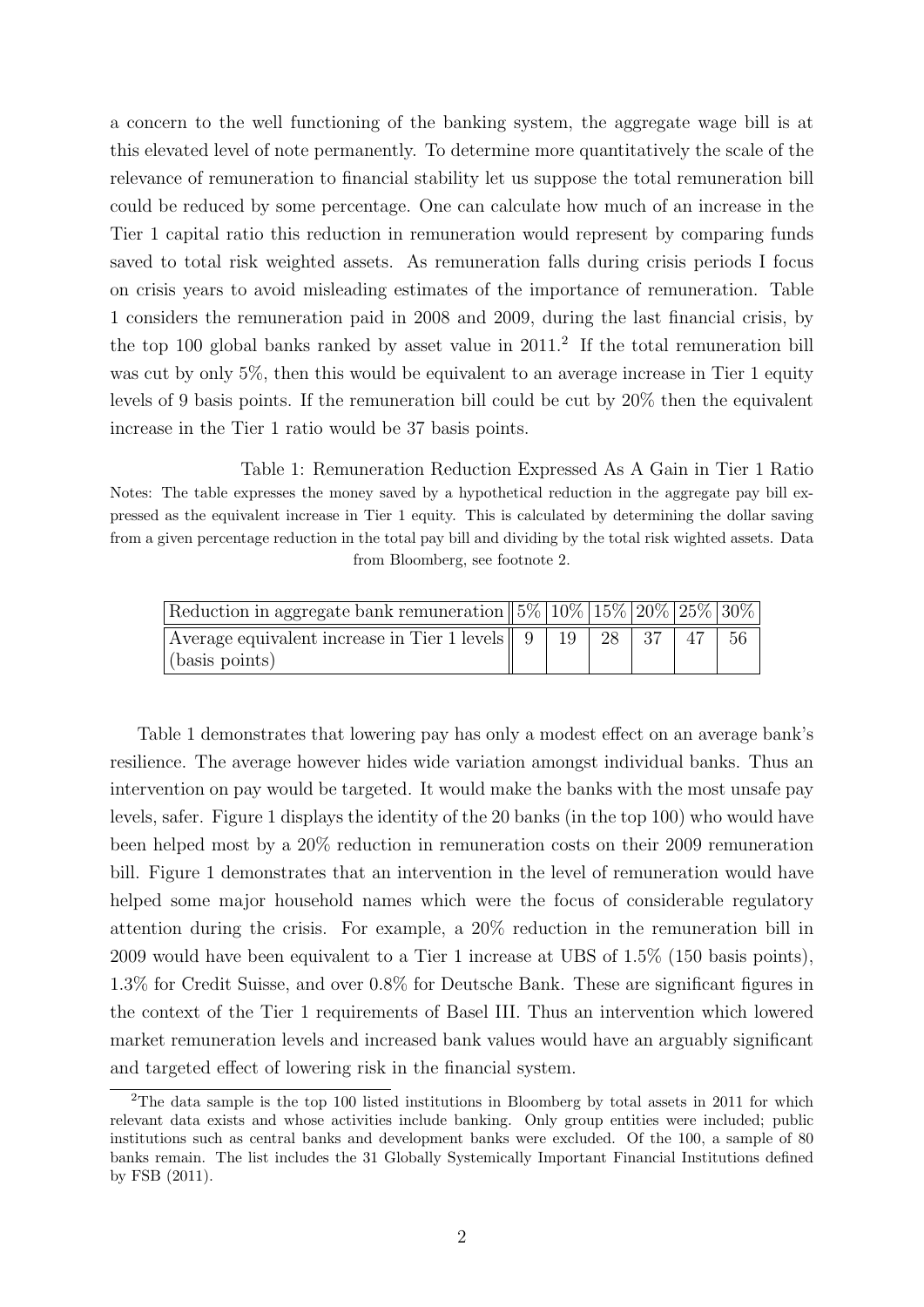

Figure 1: Equivalent Gain In Tier 1 Ratio For The 20 Most Affected Banks Notes: The graph documents the impact of a 20% reduction in remuneration in the crisis year 2009. The reduction in the remuneration bill can be measured in terms of an increase in the Tier 1 ratio. The graph documents the impact of such a reduction in remuneration on the 20 most affected banks in the sample of the top 100 banks used in Table 1. These are banks which would gain most resilience if the remuneration level of bankers could have been reduced. Data from Bloomberg, see footnote 2.

In a market, such as the labour market for bankers' services, competition to hire scarce talent leads to an externality. The market level of remuneration will be determined by the institution which is the marginal bidder for the banker. By bidding to hire a banker unsuccessfully, the marginal bidding bank drives up the market rate of pay in the financial sector. The bidding is a pecuniary externality: the banker gains, the employing bank loses. However, in addition the employing bank's fragility to market stress is increased by increases in its cost base. This lowers the value of the employing bank further. This latter competitive externality represents a market failure. A bank failure makes other bank failures more likely, and in addition can have negative consequences for both savers and borrowers. These further externalities magnify the importance of the market failure.

A cap on pay in proportion to assets impacts on the marginal bidding bank more than the employing bank. As pay in a given business line rises in proportion to the resources or assets being managed, in equilibrium the marginal bidding bank does not have a sufficiently large pot of assets to attract the banker, and so is unwilling to offer a large enough expected payment. The bank which succeeds in hiring the banker will be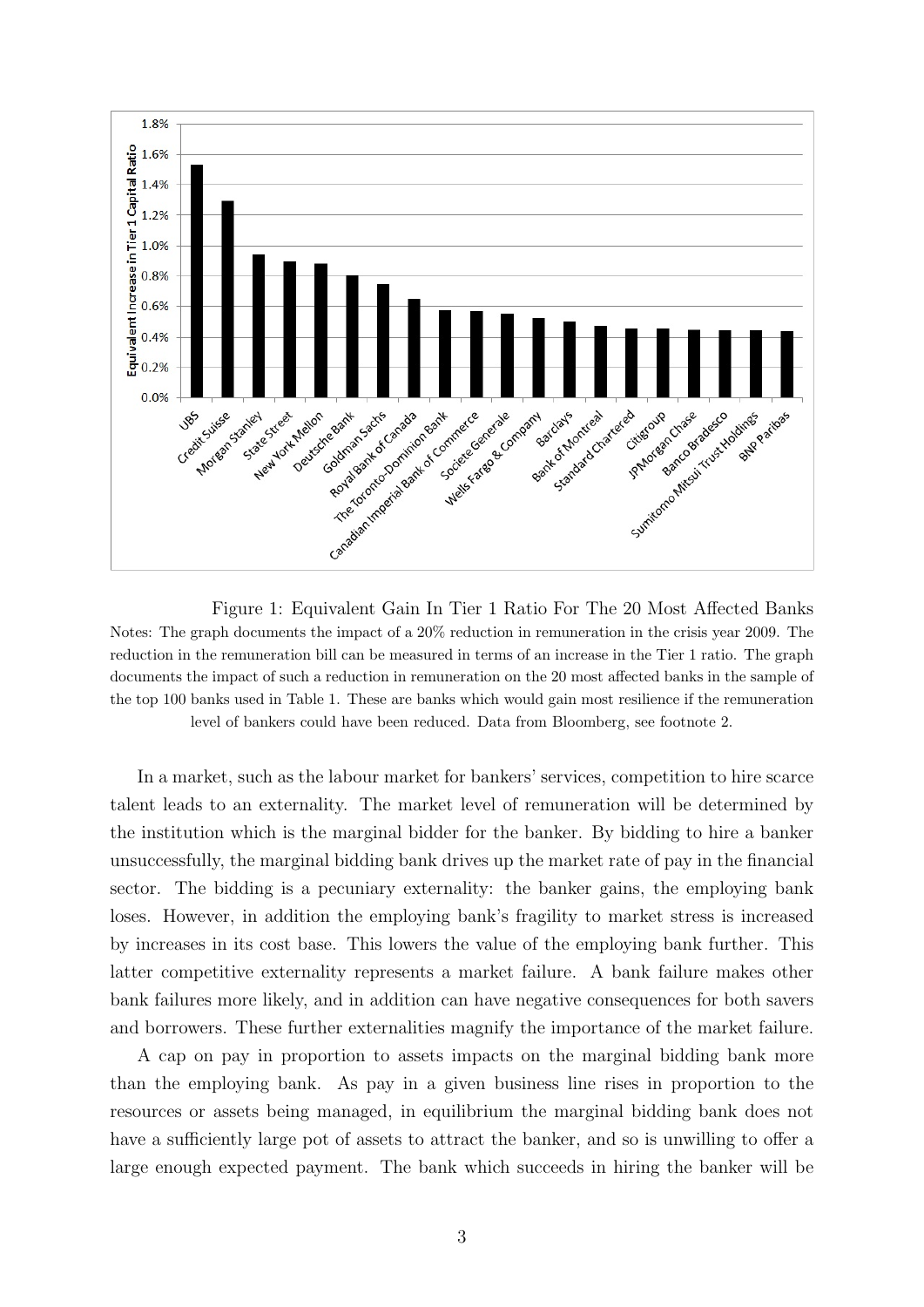able to do so at a lower bonus rate as it adjusts the rate for the fact that it has a larger pot of assets, and/or is an otherwise more desirable place to work. A cap on the size of remuneration in relation to assets therefore impacts the ability of the marginal bidder to drive up pay. Hence the level of pay in the whole market is reduced.

As the proposed cap is on total remuneration, the measure allows the bank to structure pay in the manner it considers optimal. Risk sharing features, such as bonuses, can be fully preserved (Thanassoulis (2012)), as there is no requirement to force fixed wages up within the cap.

A cap on pay in proportion to assets will alter a bank's asset allocation decisions. Within an individual business unit the manager would like to be assigned as large a fraction of the bank's assets as possible as this would likely translate into the largest pay. This effect exists whether or not there is a cap, and forces banks to become focused on asset classes considered to be core so as to secure the talent they desire. A cap in proportion to assets is more binding on the marginal bidder than on the employing bank. Hence each bank will find that in its core business lines it is able to hire its staff more cheaply as the marginal bidders are impeded in their bidding. This allows the banks to row back on the specialization that had been necessary with unconstrained bidding, and so benefit from increased diversification.

The cap could naturally also be a tool for macroprudential regulation as it can be used to encourage the re-targeting of banks from some business lines to others. Suppose that a cap is imposed on bankers managing wholesale assets, and not for those managing assets on the retail side. Those banks which were the runners-up to employ the best wholesale bankers become less aggressive bidders due to the pay cap. This lowers the remuneration level of wholesale bankers and allows the banks which specialised in wholesale banking to devote more of their assets to retail banking so as to benefit from diversification. Secondly some universal banks will be competing against other non-bank financial institutions which may be regulated under different rules. The presence of these institutions outside the regulatory net strengthens the macroprudential tool. Regulated banks would be at a disadvantage in hiring the best traders or wholesale bankers. Hence the expected return banks would have from these wholesale activities would decline as the banks would be unable to hire the most sought-after traders. Thus banks would be even more incentivised to reassign assets at the margin from wholesale towards retail banking.

### 2 Literature Review

The objective of this paper is to investigate the consequences of a regulatory pay cap on bank risk, bank value and bank asset allocation decisions. This work builds on Thanassoulis (2012) who demonstrates the competitive externality operating though the labour market which drives up pay and so increases bank risk. In this study I extend the Thanas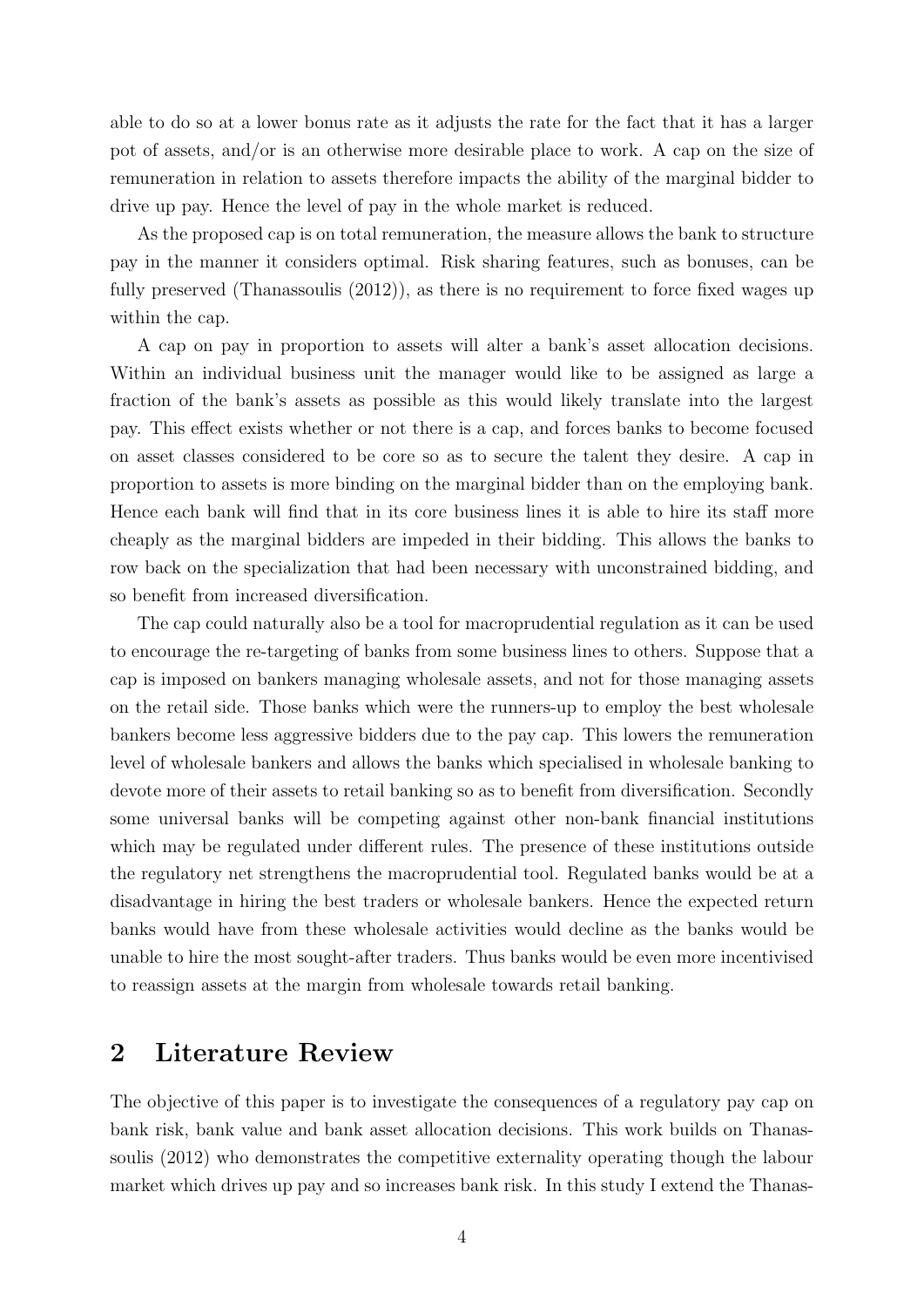soulis (2012) framework to study the effects of a regulatory cap on total pay in proportion to assets. Further I extend the study to consider multiple asset classes, asset allocation, and macroprudential regulation. The model of a competitive labour market used here builds on the seminal contributions of Gabaix and Landier (2008) and of Edmans, Gabaix and Landier (2009). Relative to these works I explicitly model the possibility of bank failure arising from poor asset realisations, and so am in a position to discuss bankers and their impact on financial stability.

As in Wagner (2009), if the size of the pool of assets should fall below some level, a default event occurs which results in extra costs for the bank. Wagner however does not investigate the supply side competition for bankers and so is silent on banker pay in general. The aim of this paper is to understand how intervention in the labour market for bankers would alter bank risk.

There is little empirical evidence on the level of bankers' pay and on bank risk. Cheng, Hong, and Schienkman (2010) is a notable exception which demonstrates that financial institutions which have a high level of aggregate pay, controlling for their size, are riskier on a suite of measures. A complementary finding is offered by Fahlenbrach and Stulz (2011) who demonstrate that bank CEO's with the largest equity compensation were more likely to lead their banks to losses in the financial crisis. Other empirical research has in general focused on CEO pay and incentives whereas our focus here is on remuneration more widely.<sup>3</sup>

This analysis focuses on the aggregate level of risk which a bank would knowingly allow their bankers to take on rather than the risk choices of individual bankers. Other studies have focused on how competition between banks affects the shape of the remuneration contracts offered, and so individual bankers' incentives to take risks. For example Thanassoulis (2013a) argues that competition for bankers drives pay up and can lead to an industry using contracts which tolerate short-termism. This work provides a rationale for forced deferral of pay conditional on results. By contrast, Foster and Young (2010) argue that any variable pay can be gamed and can lead to risk being pushed into the tails. Raith (2003) considers firms competing, rather than banks, and endogenises the level of bonus to incentivise effort. He shows that firms with larger market shares increase the bonus incentives they offer. Benabou and Tirole (2013) consider competing firms using contracts to screen workers by ability: the high ability workers are given incentives to take excessive risks. Acharya, Pagano and Volpin (2013) study the incentives a banker has to move institution to avoid their employer learning whether their performance was due to skill or luck. The insights in these works are complementary to the analysis here as none of these analyses explore the impact of pay caps on the labour market equilibrium.

<sup>3</sup>See for example Llense (2010) on CEO pay for performance, and Edmans and Gabaix (2011) on the relative value of contract design versus hiring the optimal individual to be CEO.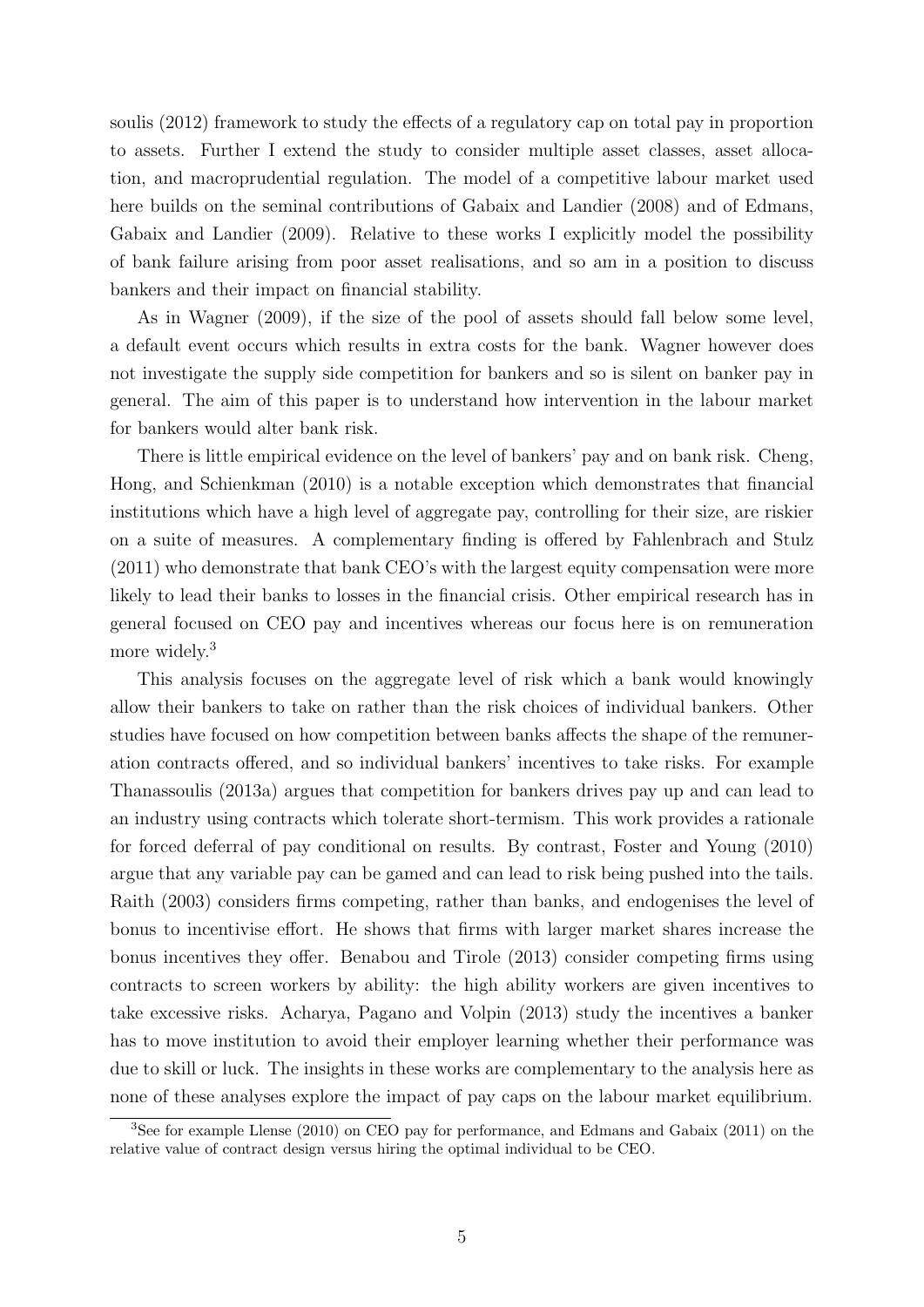#### 3 The Model

Suppose there are N banks who have assets in a given asset class of  $S_1 > S_2 > ... > S_N$ . Banks seek a banker who will maximise the expected returns from their assets. If the bank's assets in this class should however shrink to be less than  $\eta S$ , for some  $\eta < 1$ , then the bank incurs some extra costs. The parameter  $\eta$  measures a required preservation rate on assets below which the bank, or its creditors, take actions which generate a cost to the bank. This captures, for example, the costs of forced asset sales to reimburse creditors, or increased costs of capital. I refer to the case in which assets fall below this critical level as a default event. I assume the bank's costs in the case of a default event are proportional to the initial level of assets:  $\lambda S$ . The functional form is chosen for tractability, but it is not a key assumption. The key assumption is that costs of a default event can arise if a banker shrinks the assets they are given to manage sufficiently.

There are N bankers who can run this asset. They expect to grow the assets they manage by a factor of  $\alpha_1 > \alpha_2 > ... > \alpha_N$ . Thus if banker i is employed by bank j then the expected assets of bank j at the end of the period will be  $\alpha_i \cdot S_j$ . An expected asset growth factor of  $\alpha_i = 1$  would imply that that banker i is only expected to maintain the dollar value of the assets he or she manages. I assume that each banker's distribution of realised asset growth factors are translations of each other so that bankers differ only in their skill. Hence the density of asset growth factors delivered by banker  $n$  can be written as  $f_n(x) = (1/\alpha_n) f(x/\alpha_n)$ , where  $f(\cdot)$  is a density with unit expectation implying that the expectation of  $f_n(\cdot)$  is  $\alpha_n$ . Integrating we have the cumulative distribution of the asset growth factor given by  $F_n(v) = F(v/\alpha_n)$ . The outside option in the labour market for bankers will be determined endogenously to this model. In addition the bankers have the option of leaving this labour market and, for example, moving to another industry or location. I normalise this outside option to zero. Finally bankers are assumed to be risk neutral. There is considerable evidence that bankers may actually be risk loving (see the evidence contained in Thanassoulis (2012)). However all that is required for the following analysis is that bankers are not too risk averse.

As the bank is an expected profit maximiser, the shape of the distribution of asset growth outcomes generated by the banker will only be important if the resultant asset levels are low enough to trigger a default event, leading to the extra costs described above. In any empirically relevant calibration of this model, default will be a low probability event. Hence the relevant probability will lie in the tail of  $F_n$ . I now follow Gabaix and Landier (2008) and Thanassoulis (2012) and use Extreme Value Theory to characterise the shape of a general distribution in its left tail. I assume that the asset growth factor generated by the bankers is bounded below by zero so that banks enjoy limited liability on their investments. In this case the left hand tail of the distribution of asset growth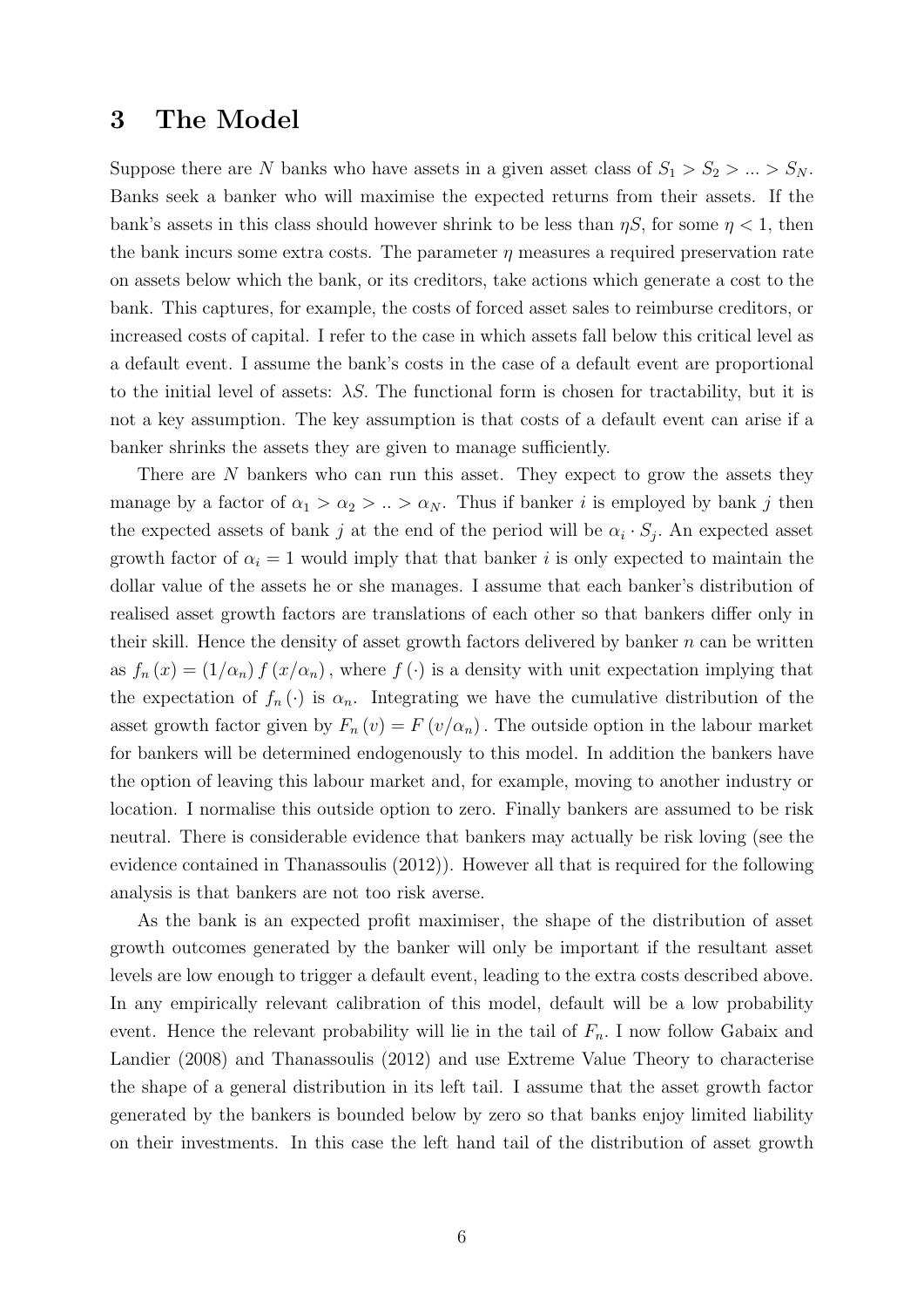factors can be approximated by

$$
F_n(v) \sim G \cdot (v/\alpha_n)^{\gamma} \tag{1}
$$

Extreme Value Theory would require  $G$  to be a slowly varying function.<sup>4</sup> I restrict to  $G > 0$  being a constant. I require  $\gamma \geq 1$  so that the distribution function takes a convex shape.

I restrict bankers to be paid in bonuses which are proportional to the assets they control. Thanassoulis (2012, Proposition 1) demonstrates that banks, as modeled here, would prefer to pay fully in bonuses rather than using fixed wages as well as bonuses. Bonus pay allows banks to share some of the risk of poor asset realizations with the bankers. This lowers the banks' expected costs from the possibility of realizations which trigger a default event. Table 2 presents evidence from the UK corroborating that this all bonus restriction is a reasonable assumption, particularly for those earning the largest amounts. More recent regulatory interventions have limited bonuses and required banks to pay staff using higher fixed wages.<sup>5</sup> Table 2 shows that if banks are given the flexibility they would elect to pay staff overwhelmingly in the form of variable bonuses.

Table 2: Proportion of Remuneration Received As Bonus

Notes: Data reproduced from Financial Services Authority (2010, Table 1, Annex A3.8). The FSA required this information of UK staff for seven major international banking groups, and six major UK banking groups. The sample consists of 2,800 staff comprising, the FSA estimate, 70% of 'Code Staff' in banks operating in the UK. That is staff whose activities can have a material impact on their employing bank. The table demonstrates that, given the flexibility, banks would choose to deliver the vast majority of pay in the form of bonuses.

|                                                                                  | 2008  |     | 2009   |        |  |
|----------------------------------------------------------------------------------|-------|-----|--------|--------|--|
| Total compensation bands $\%$ base salary $\%$ bonus $\%$ base salary $\%$ bonus |       |     |        |        |  |
| £500K to £1mn                                                                    | 19%   | 81% | $24\%$ | $76\%$ |  |
| $\geq \pounds 1$ mn                                                              | $9\%$ | 91% | $11\%$ | 89%    |  |

This is not an explicit model of moral hazard, though the outcome of such models is compatible with these assumptions. As pay is delivered in the form of variable pay conditional on performance, managers are fully incentivised. The bonus rates delivered by this model would be in excess of any bonus rates required by an explicit model of incentives and moral hazard. Suppressing the subscripts momentarily, if a bank with assets S hires a banker of type  $\alpha$  on bonus rate q then the banker expects to receive dollar remuneration of  $q \cdot \alpha S$ . The expected asset level of the bank at the end of the period, gross of the cost of any default event, is  $\alpha(1-q)$  S. Suppose the realisation of the asset

<sup>&</sup>lt;sup>4</sup>See Resnick (1987). A function  $G(v)$  is defined as being slowly varying at zero if  $\lim_{v\to 0} G(tv)/G(v) = 1$  for any  $t > 0$ .

<sup>5</sup>See Thanassoulis (2013b) for a discussion of the European 1-to-1 bonus regulation.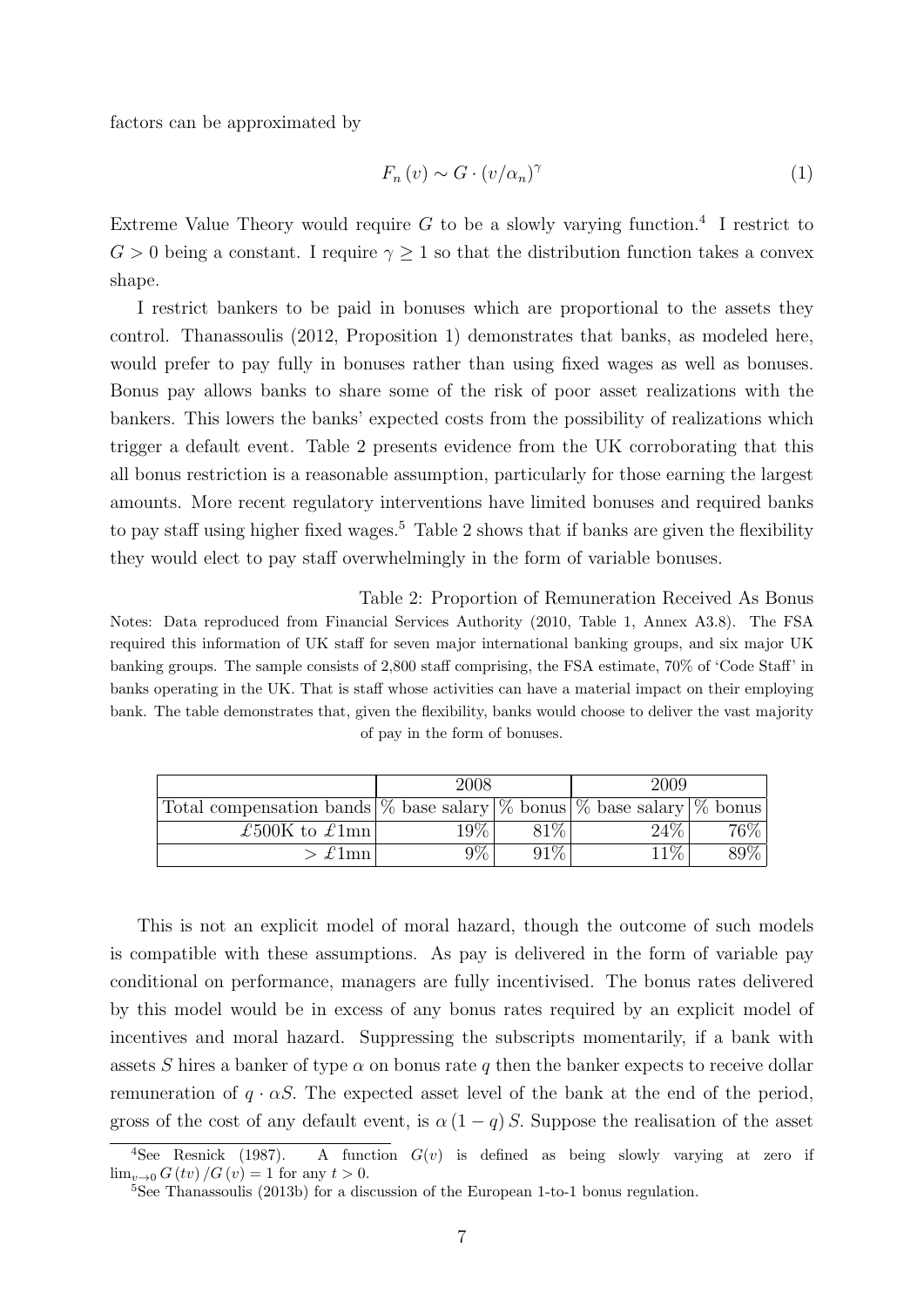growth factor is a. There is a default event if the realisation,  $a(1-q)S < \eta S$ . Using (1), the probability of this is  $F(\eta/(1-q)) = G \cdot (\eta/\alpha (1-q))^{\gamma}$ . Hence the expected value of the bank at the end of the period is  $E(V)$  where

$$
E(V) = \alpha (1 - q) S - \lambda SG \left(\frac{\eta}{\alpha (1 - q)}\right)^{\gamma}
$$
 (2)

Each bank will seek to maximise this expected value. A cap on the remuneration in proportion to assets is equivalent to setting a maximum value for the bonus rate, q.

There is a competitive labour market for bankers. Banks bid against each other to hire a banker to run their assets. Each bank can offer a given banker a targeted bonus rate q which will be applied to the realized level of assets the banker manages. The offers are banker specific so that more able bankers can be offered more generous terms. The market is assumed to result in a Walrasian equilibrium where an individual's pay is set by the marginal bidder for their services. This can be modeled as the banks bidding for the bankers in a simultaneous ascending auction (see Thanassoulis (2012, 2013a)).

Finally I assume that the total size of each bank's balance sheet is exogenous. The assumption that balance sheets are exogenous is equivalent to an assumption that the Board of a Bank would not decide to change their aggregate size and debt-to-equity ratio to allow an individual to be hired. Banks may well decide to alter their asset allocation decisions within the envelope of their chosen balance sheet size. We will explore this in detail below.<sup>6</sup>

#### 3.1 Discussion of Key Assumptions

This model of banks competing for bankers is designed to be tractable and to allow the key competitive forces which determine pay levels to be clearly explained. Underlying the model are two key assumptions. The first is that the risk profile of the bank is decided by the Board and not the banker, thus bonus rates do not alter the tail risk of the institution. The second is that the bank pays out remuneration to the banker, even if the banker delivers a loss on the assets managed. This section will discuss each of these assumptions in turn.

The Board of any bank will determine a desired risk profile for their institution depending upon the return on equity they believe their investors demand. The Board will seek to impose this risk profile on the bank by using the corporate governance levers at their disposal. These levers include the ability to manage the Value at Risk (VaR) of individual bankers, often on a daily basis, and broader asset allocation and hedging de-

<sup>&</sup>lt;sup>6</sup>It would in principle be possible for a bank to stay within its regulatory Tier 1 ratios, and yet grow assets, to increase pay, by leveraging up with safe assets. This can be managed here by appropriate risk weighting (Section 5.1). Further this more general weakness in the regulatory regime is already being addressed through the Leverage Ratio requirement in the Basel III framework.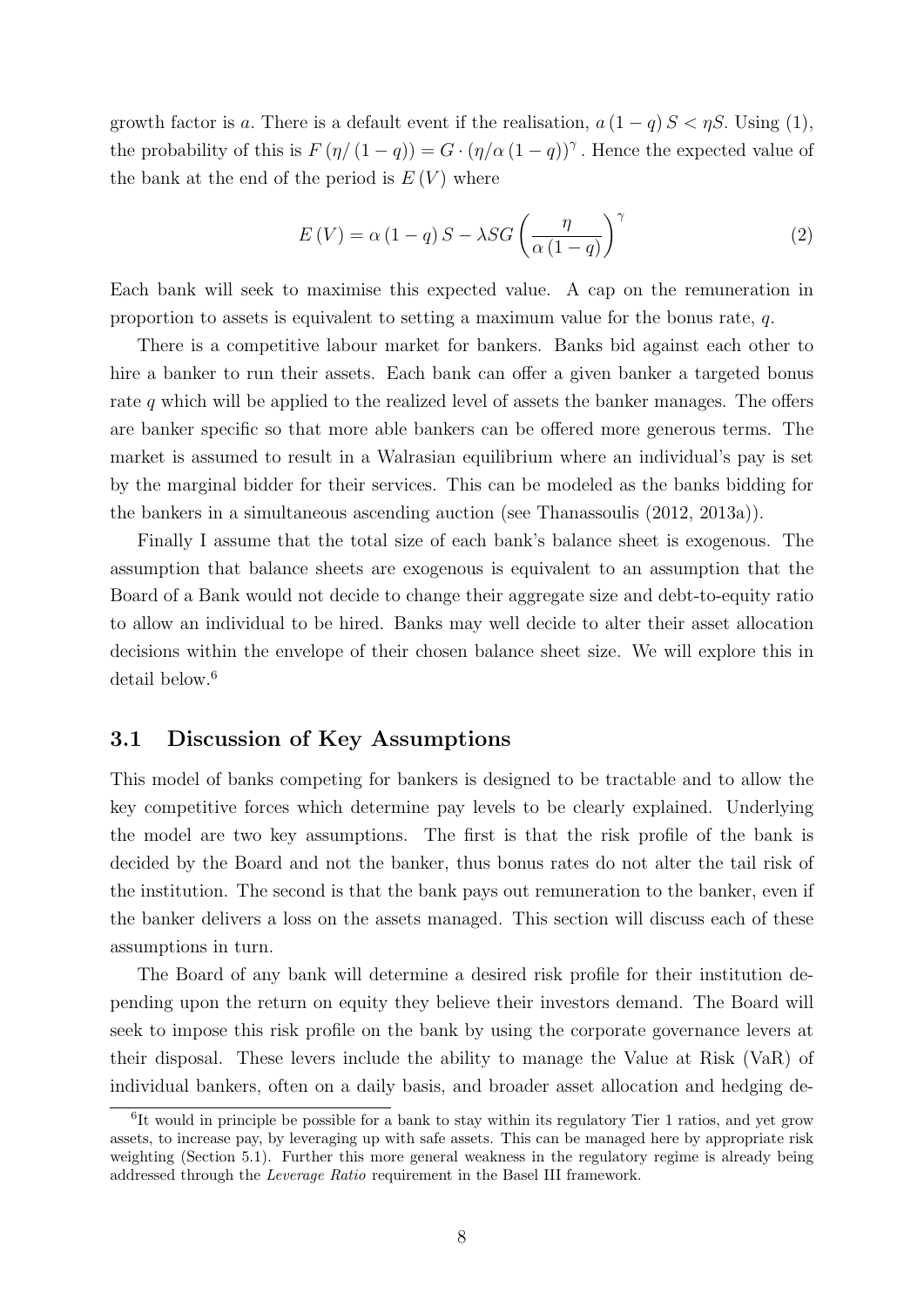cisions. This study assumes that these levers are sufficient to restrict the bankers to the desired risk profile. Banker skill is therefore solely expressed as the expected return given this shape of (tail) risk. If this risk control assumption is violated then payment levels and bonus rates are related to the risk profile of the institution. That is the tail risk  $F_n$ would be a function either of the bonus rate q, or of the expected dollar remuneration.<sup>7</sup> The dependence of tail risk on the remuneration would complicate the analysis offered here. When bidding to hire a banker a large bank would be able to offer a low bonus rate which, in the case of poor risk control, would lower the riskiness of the bank. However larger banks will secure the services of more talented bankers who have to be paid more, and this might raise the riskiness of the institutions. The effect of poor risk control would therefore be ambiguous for the solution of the model, even absent any bonus caps. However the externalities described in this paper would remain: the marginal bidder for a banker would increase the fragility of the employing bank by raising her costs. This effect would be exacerbated for larger banks if tail risk grows in remuneration levels, or may be mitigated if tail risk responds to bonus rates.

This study considers the impact of a cap on pay in proportion to the assets a banker manages, and this cap is expressed as a cap on the bonus rate payable. The intervention of a bonus rate cap studied here lowers bonus rates and overall pay levels. If banks cannot fully control their tail risk then such an intervention would mitigate the adverse effects of the poor risk control (see footnote 7). The lower bonus rates would reduce the incentive to take excessive risk, to conduct fraud, to be myopic and to churn across employers. Hence the analysis here understates the benefits of a bonus cap along all these avenues.

The second key assumption is that even if a bank should see its assets shrink enough to trigger the costs of a default event through, for example, forced asset sales, then the bank incurs a remuneration payment nonetheless. It might seem more realistic that a banker who returns a lower level of assets than she began with would not only not receive a bonus, but most likely lose her job. If so then one might conclude that remuneration payments would not add to a bank's fragility, as when assets shrunk remuneration payments would automatically be suspended until the threat of a default event had passed. This reasoning is incomplete for a number of a reasons. Firstly, it may be that a banker who shrinks assets loses her job, however consider the following thought experiment. A banker running assets of 100 makes a 20% loss in the first two quarters and so is dismissed. The bank will need an alternative banker to run these assets, suppose this replacement banker delivers 10% growth in the remaining two quarters. This second banker would expect

<sup>7</sup>This may be because high bonuses are used to separate high ability from low ability bankers with the former incentivised to take excessive risks (Benabou and Tirole (2012), Bannier, Feess, and Packham (2012)); or it may be because bankers game bonus schemes through legitimate and illegitimate schemes (Foster and Young (2010)); or it may be because bonuses provide an incentive for bankers to take early risks and then jump to a new employer before their ability is revealed (Acharya, Pagano and Volpin (2013)); or it may be because bonuses encourage bankers to push risks into the future so inducing myopia (Thanassoulis (2013a)).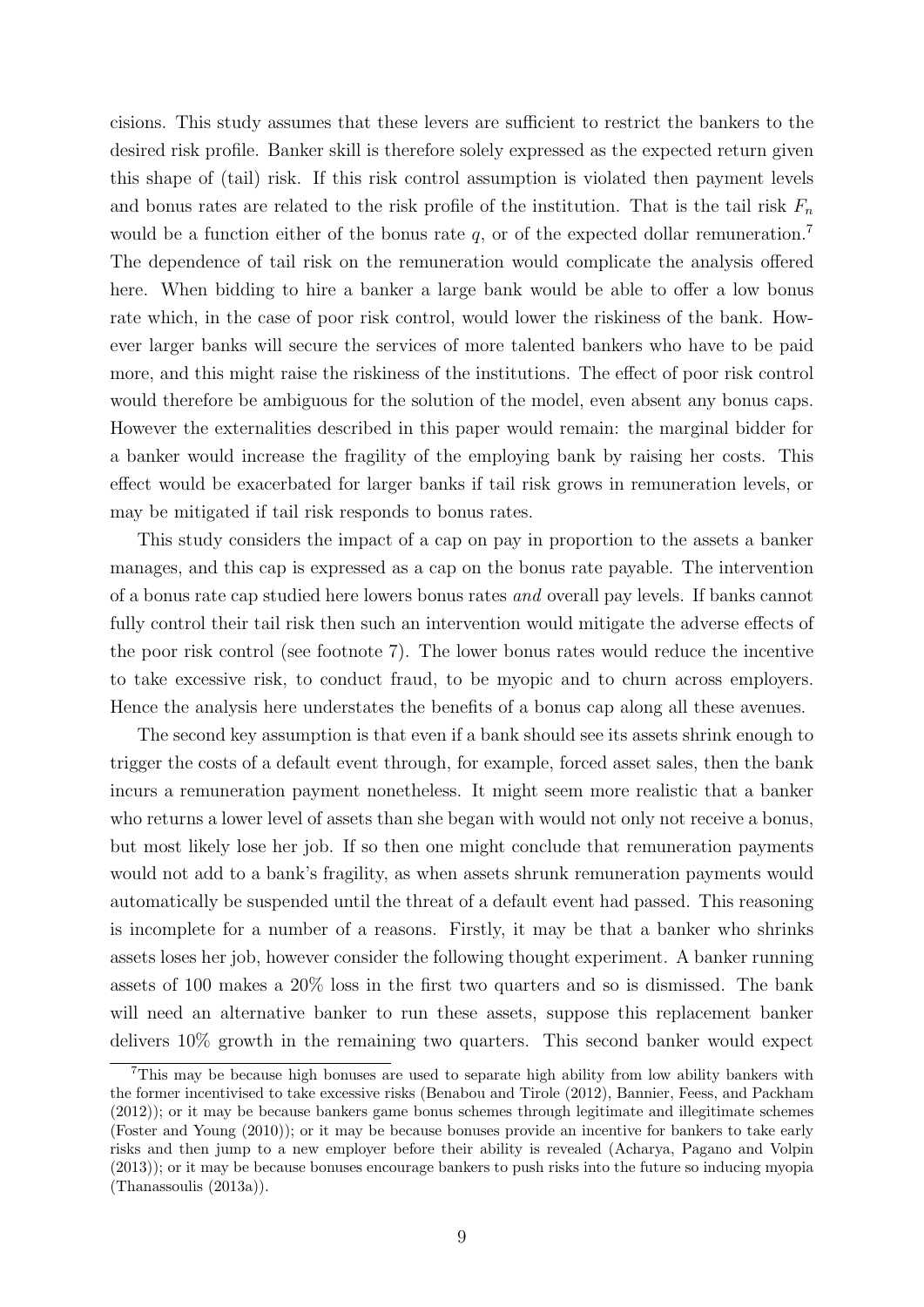to be paid, and yet over the year assets have shrunk from 100 down to  $100 \times 80\%$   $\times$  $110\% = 88$ , a reduction of  $12\%$ . Thus remuneration is payable even if one believes that in banking no failure is tolerated. Secondly, in reality a reduction in asset levels may well be due to bad luck and wider economic forces, rather than poor banker skill. Indeed bankers would invariably argue this to be the case. Thanassoulis (2012, Figure 2) demonstrates that bankers were paid very large sums on average in the recent past, even after delivering negative returns on equity. Finally, unless the bank formally enters bankruptcy protection, remuneration contracts have to be honoured. A bank may also wish to honour implicit rather than explicit commitments as any failure to do so would alter all employees' expectations of their pay and lead either to demands to make implicit commitments explicit in contract terms, or lead to the departure of staff. Thus I conclude that the assumption that remuneration is payable even if a bank incurs the costs of a default event is appropriate.

#### 4 The No Intervention Benchmark

The level of pay a banker enjoys in the market is set by the marginal bidder for their services. A bank, in deciding how much to bid for a banker, trades off the cost of employing the banker as against the increase in value the banker generates, net of any changes to the expected costs of a default event, as compared to the next best hire. This section will determine the market rate of pay as a function of fundamentals.

**Lemma 1** The bank with the  $n<sup>th</sup>$  largest assets to be managed will hire the banker of the same rank n. Thus there will be positive assortative matching.

The lemma follows by showing that a bank recruiting a manager to manage a large pot of assets would be willing to outbid a bank which is recruiting a manager to oversee a smaller pot of assets. This is not immediate as we are in a setting of non-transferable utility. Greater pay for a banker increases the expected costs of default. This loss of value to the bank is not a gain to the banker. The bank recruiting for the smaller set of assets will bid for their first choice of banker up to the point where the extra value generated on their assets as compared to the next best banker is just outweighed by the extra costs incurred in remuneration to the banker. A bank recruiting for a larger set of assets would have the skill of the better banker applied to a larger pot of assets. In addition, increases in banker skill raise the expected asset growth and so lower the probability of a default event. As default costs are increasing in the size of the assets managed, the reduction in the expected costs from default is more substantial for the bank recruiting for a large pot of assets. Hence, for both reasons, the larger bank would value the better banker more, and so the bank recruiting for the larger pot of assets would win in bidding for a given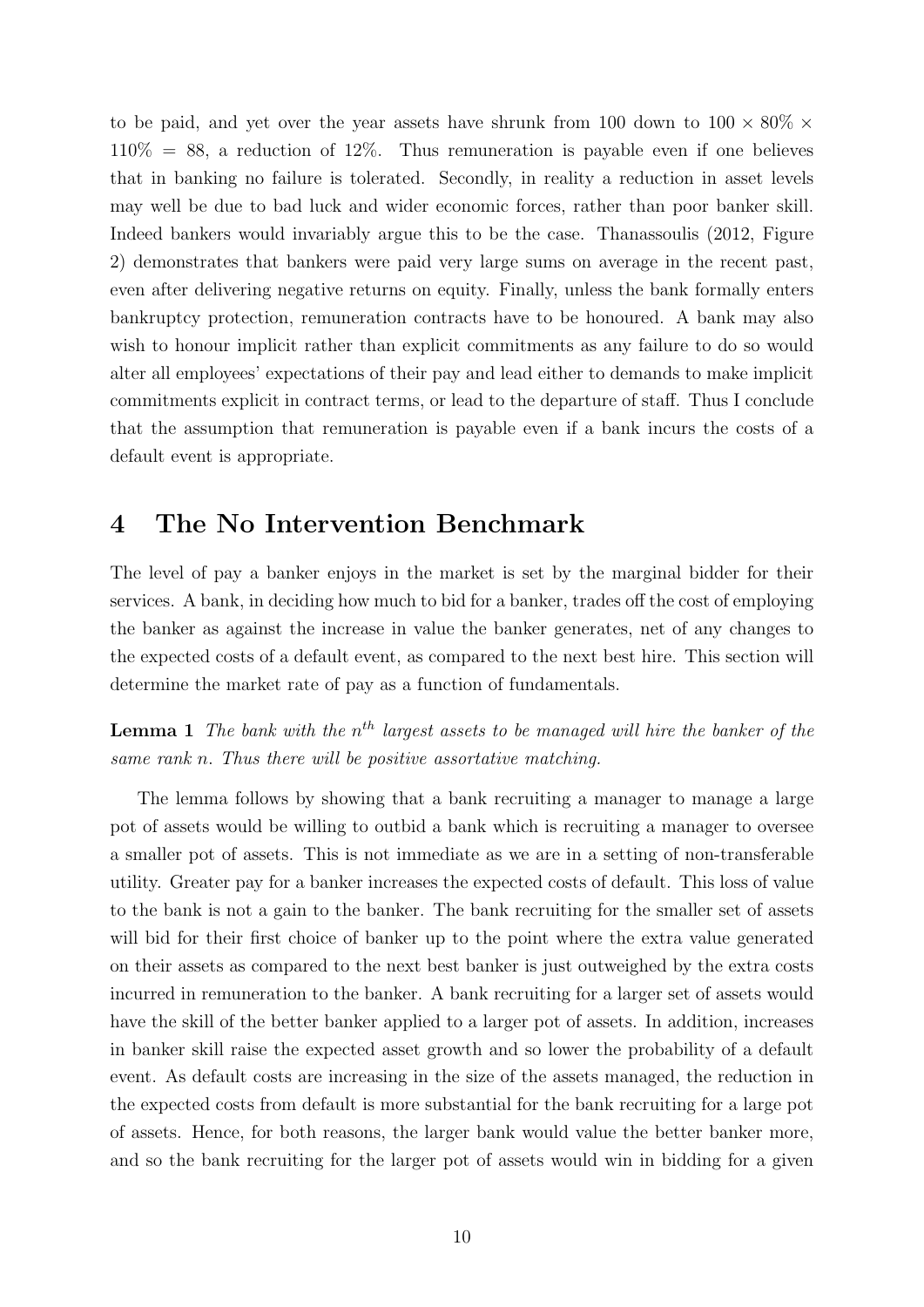banker. It follows, by induction, that there will be positive assortative matching with bankers being assigned in equilibrium to banks according to their rank.

In this benchmark case bankers are indifferent to the identity of their employing bank and select their employer based on their expected pay. The analysis offered here is essentially unchanged if banks differ in non-financial ways. For example banks may not all offer an equally pleasant work environment, or banks may not all offer equally compelling long-term career prospects. Suppose that if a banker works at bank  $i$ , then bank specific differences raise the utility generated for the banker by a factor of  $\tau_i$ . Thus if the bonus rate were q then the banker's expected utility at bank i would be  $(1 + \tau_i) q \alpha S_i$ . In this case it is as if the banker were managing utility adjusted assets of  $\Sigma_i = (1 + \tau_i) S_i$ . The banks could be re-ordered according to  $\{\Sigma_i\}$ . We would then have positive assortative matching by utility adjusted asset size. The results in this paper would be unaffected by this change.

It follows that the marginal bidder for a banker of rank n is the bank of rank  $n + 1$ . We are therefore in a position to solve for the market rate of remuneration for all of the bankers:

**Proposition 2** The banker of rank i will be employed by bank i and will receive an expected payment of  $q_i \cdot \alpha_i S_i$  where the bonus rate  $q_i$  is given by:

$$
q_i = \sum_{j=i+1}^{N} \frac{S_j}{S_i} \frac{(\alpha_{j-1} - \alpha_j)}{\alpha_i} \tag{3}
$$

Proposition 2 follows by an inductive argument. The amount bank i needs to pay to secure the banker of rank i depends upon how much bank  $i + 1$ , one down in the size league table, is willing to bid. This is the marginal bid which needs to be matched. The amount bank  $i + 1$  is willing to bid depends upon how much bank  $i + 1$  must pay for its banker, which in turn depends upon the bidding of bank  $i+2$ . Hence the market rate can be established by induction.

Having established the market rates of pay through Proposition 2 we can now interrogate the impact of regulatory interventions on the entire market.

## 5 Effect Of A Pay Cap In Proportion to (Risk Weighted) Assets

Let us now consider a policy intervention which caps the pay of the individual running this asset class to no more than a proportion  $\chi$  of assets. As I have assumed good corporate governance of bank risk, the optimal bank risk profile which maximises returns is unchanged. So the Extreme Value approximation (1) continues to hold. Analysis of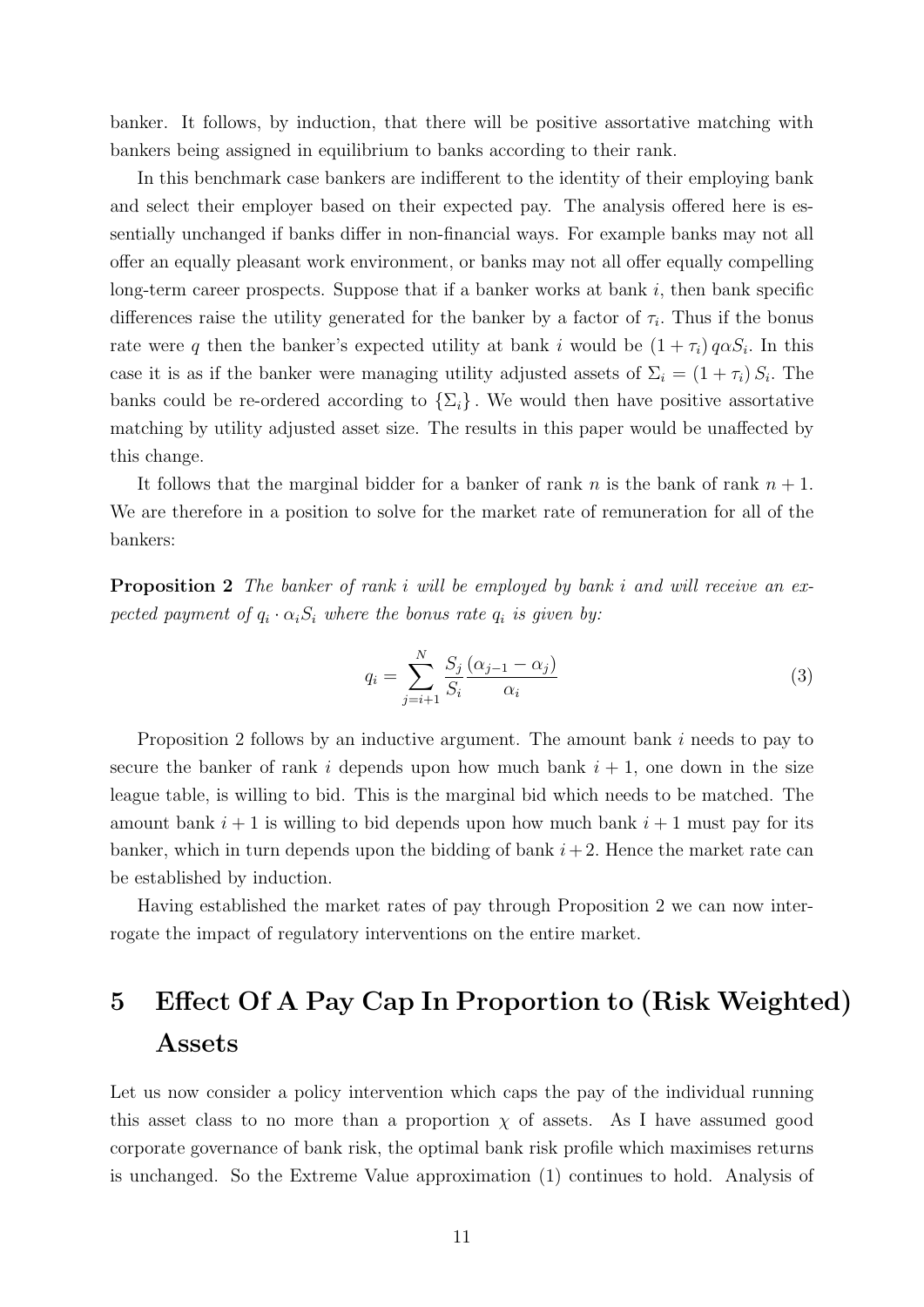the new market equilibrium yields that such a regulatory intervention would have the following effects.

Proposition 3 Consider a mandatory cap on the remuneration of the banker equal to at most a bonus rate  $\chi$  as a proportion of assets.

- 1. The intervention lowers bank risk and raises bank values for all except the smallest banks.
- 2. The lower the remuneration cap as a proportion of assets, the greater the positive impact: higher bank values and lower bank risk.
- 3. The equilibrium allocation of bankers to banks is not affected, preserving allocative efficiency.

In the labour market, banks compete with each other to hire scarce talent. The market rate of pay for a banker will be determined by the institution which is the marginal bidder for the banker's services. By bidding to hire a banker unsuccessfully, poaching banks drive up the market rate. The bidding is a pecuniary externality: the banker gains while the employing bank loses. However, there is also an increase to the employing bank's fragility to stress, due to increases in its cost base. The larger cost base due to pay increases the probability of a destruction of assets beyond the required preservation level, and so increases the expected cost of this event. This lowers the value of the employing bank further and is a competitive externality. The cap works by leaning against this competitive externality.

The cap impacts the marginal bidder for any given banker more than the equilibrium employer. The remuneration enjoyed by a banker is set by the amount the marginal bidding bank is prepared to offer. Lemma 1 demonstrated that a larger bank would be willing to bid most, yielding positive assortative matching. It follows that the bank which succeeded in hiring a banker in equilibrium will have been able to do so at a lower rate as a proportion of the assets the banker will run. The preferred bank adjusts the rate it offers down for the fact that it offers the banker more resources and opportunities to make profits, and/or is a more desirable place to work.

A cap on pay in proportion to assets impacts the ability of the marginal bidder to drive up pay. This lowers the marginal bid and so allows the employing bank to hire the banker they would do absent the cap, but at a lower level of remuneration. Hence the market rate of pay is reduced. This reduction in pay increases the value of the bank directly as they secure their equilibrium employee more cheaply. In addition the reduction in the remuneration payable lowers the bank's fragility as less remuneration must be paid out when the banker's realized results are poor. This reduction in risk also raises the value of the bank.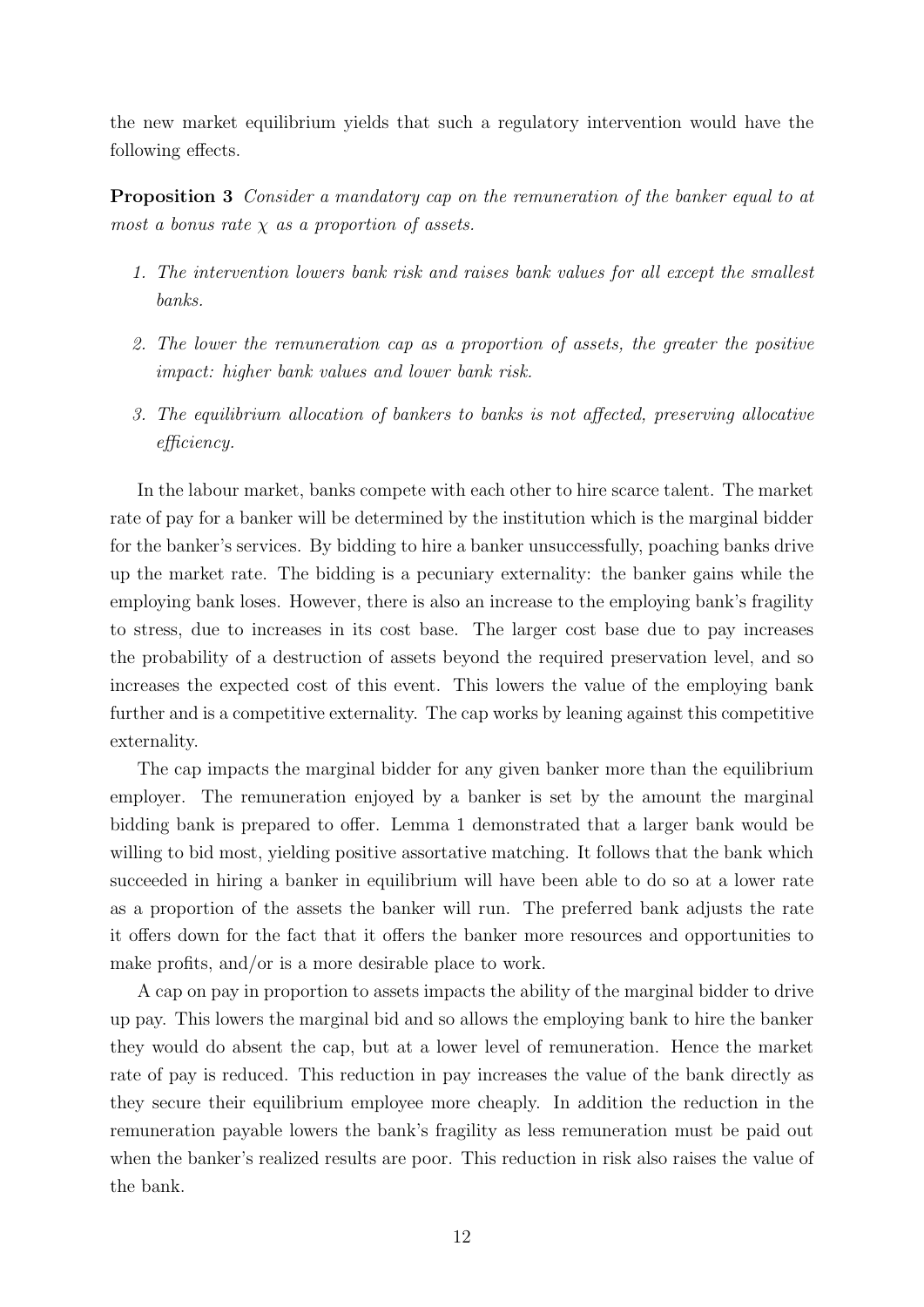As the employing bank now secures greater value from the banker they hire, in equilibrium, to run their business unit, the surplus the bank is willing to bid to hire marginally better bankers is reduced. The reduction in the competitive externality, and the corresponding reduction in bank risk therefore propagates upwards through the labour market.

It follows from the logic of the intervention that the more severe the cap, the greater the impact on the marginal bidder, and so the greater is the gain for bank values, and the greater the reduction in bank risk.

As the cap applies to all banks in proportion to assets, it does not alter the matching of bankers to banks. No allocative inefficiency is introduced into the system. However, the benefit requires macro not micro prudential regulation. No single entity can secure the risk reduction and value increasing benefits alone, as these arise from altering the value of the competing remuneration offers for any given banker.

The remuneration cap will lower market rates of pay for bankers. In principle one might therefore be concerned that this will lead to a departure of workers from finance to other industries. However education-adjusted wages enjoyed by workers in finance have out-stripped other industries since 1990 by a premium of between 50% and 250% for the highest paid employees (Philippon and Reshef  $(2012)$ ). Thus I conclude that wages in finance could fall by some margin before the general equilibrium labour re-allocation effect would become a problem.

Salary caps have been a feature of sports remuneration in the US. However these are different to the proposal outlined here. Sports salary caps are the same across all teams<sup>8</sup>, while the intervention studied here links pay caps to the size of the assets managed. This link to bank size is critical in ensuring the cap targets the negative externality created by the marginal bidder, and ensuring that the cap does not create a distortion in the allocation of talented bankers to banks.

Finally, it has been noted that the financial sector has undergone a period of sustained consolidation and merger activity dating back to before the 1990s.<sup>9</sup> This consolidation in the banking sector has been accompanied by a sharp increase in the size of the balance sheets of the largest banks (Morrison and Wilhelm (2008)). The model of the banking labour market we study here captures one reason bank mergers create value: the desire to grow the balance sheet to allow more talented bankers to be hired. The pay cap studied here does not necessarily strengthen this merger incentive. Whether it does so depends

 ${}^{8}$ See for example "2013 NFL salary cap breakdown by team," USA Today, available at http://www.usatoday.com/picture-gallery/sports/nfl/2013/09/13/2013-nfl-salary-cap-breakdown-byteam/2808245/

 $9F$ For example, Bank for International Settlements (2001 Table 1.1, p34) document that in 1990 there were 8 M&A deals involving banks in one of the 13 countries studied with a value in excess of \$1bn, and the average value of these deals was \$26.5bn. Over the decade this activity grew, and by 1998 there were 58 M&A deals in that year with a value in excess of \$1bn, and the average value of these deals had risen to \$431bn.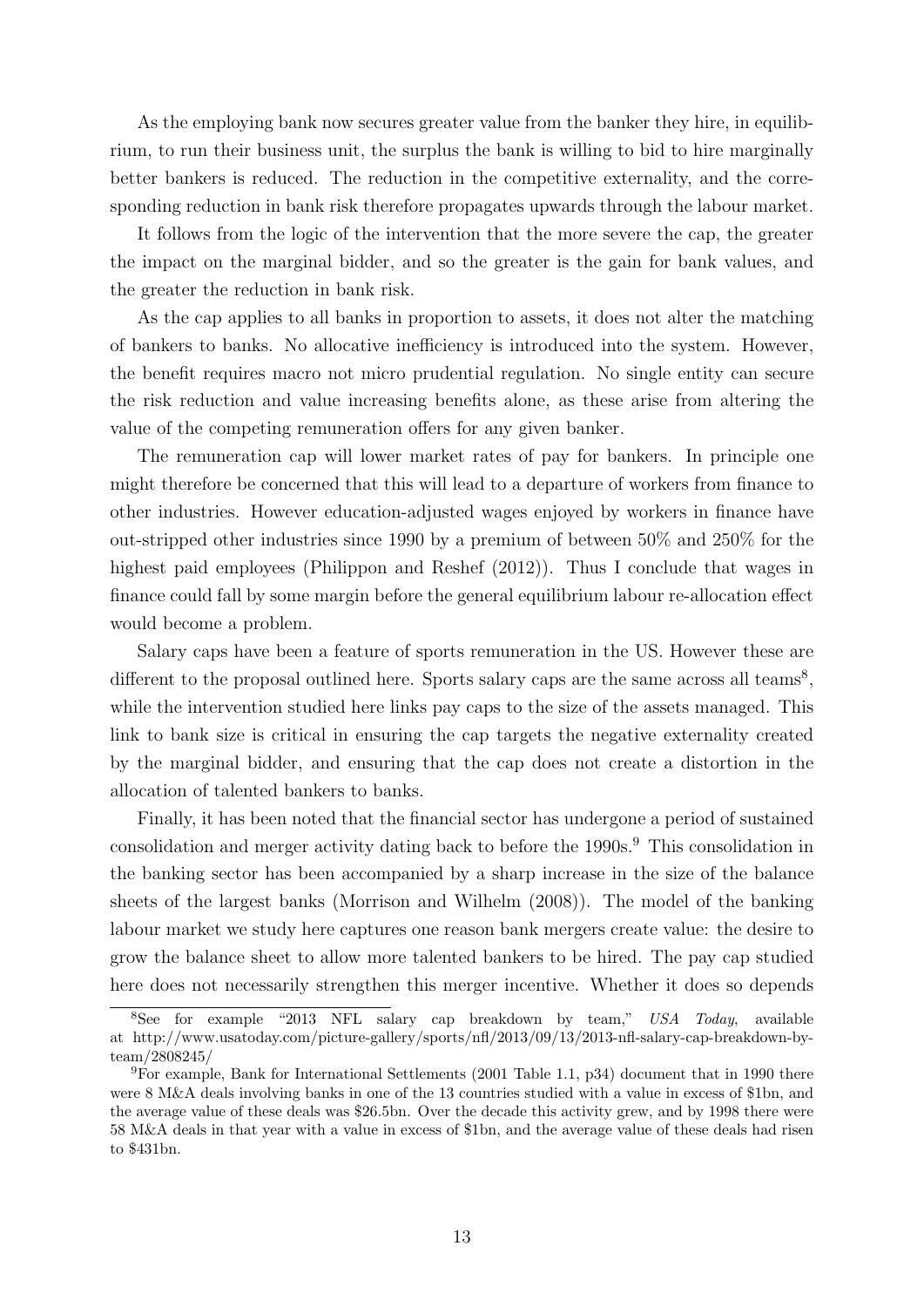on the particular parameter values.<sup>10</sup>

#### 5.1 Assets To Be Valued On A Risk Weighted Basis

The analysis has explored the case of good corporate governance under which the risk profile of the bank is set to maximise the bank's value. To ensure the robustness of the regulatory pay cap, I now consider how a banker would seek to distort the value maximising risk profile of a bank if their objective was to maximise the money available for remuneration.

In this section I will use the Pyle-Hart-Jaffee approach to modelling the bank as a portfolio manager.<sup>11</sup> Formally suppose a bank wishes to maximise the value generated from m securities with the returns on security  $j \in \{1, \ldots, m\}$  denoted  $\{\tilde{r}_j\}$ . If the bank selects allocations in dollars of  $\{x_j\}$  then next period's assets will be  $\tilde{S} = \sum_j x_j \tilde{r}_j$ . These returns are assumed jointly normally distributed with vector of expected returns  $\rho$  and the variance-covariance matrix V. Hence

$$
\mu = E(\tilde{S}) = \sum_{j} x_{j} \rho_{j}
$$

$$
\sigma^{2} = \text{var}(\tilde{S}) = \langle \underline{x}, \mathbf{V} \underline{x} \rangle
$$

The Pyle-Hart-Jaffee approach assumes that the value function of the bank can be decomposed into a function of only the first two moments of the returns distribution:  $U(\mu, \sigma^2)$ . If the bank selects the riskiness of her portfolio, as assumed here, then the first order condition of the bank's optimisation problem would yield

$$
\frac{\partial U}{\partial \mu} \frac{\partial \mu}{\partial x_i} + \frac{\partial U}{\partial \sigma^2} \frac{\partial \sigma^2}{\partial x_i} = 0
$$

This can be written in matrix notation as  $-\lambda \rho + V \underline{x} = 0$  where  $\lambda = -(\partial U/\partial \mu)/2(\partial U/\partial \sigma^2)$ . Hence the bank would select an allocation of assets for the banker to manage proportional to  $\mathbf{V}^{-1}\rho$ .

I now assume that the banker managing these assets must be paid an amount W for past performance. Suppose that any cap on remuneration applies to the weighted sum of security values  $\langle \beta, \underline{x} \rangle$  with vector of weights  $\beta$ . Thus the pay cap regulation implies

$$
W \le \chi \cdot \langle \underline{\beta}, \underline{x} \rangle
$$

<sup>&</sup>lt;sup>10</sup>For an example of merger becoming less profitable with a bonus cap consider a duopoly of banks. Merger (to monopoly) will have the merged bank hiring the best banker and offering a bonus at the normalised rate of 0. This is unaffected by a bonus cap. Pre-merger a bonus cap can increase the value of the larger bank, hence lowering the incentive to merge.

<sup>&</sup>lt;sup>11</sup>The Pyle-Hart-Jaffee approach was proposed in Pyle (1971) and Hart and Jaffee (1974). The version used here is derived from Freixas and Rochet (2008, section 8.4).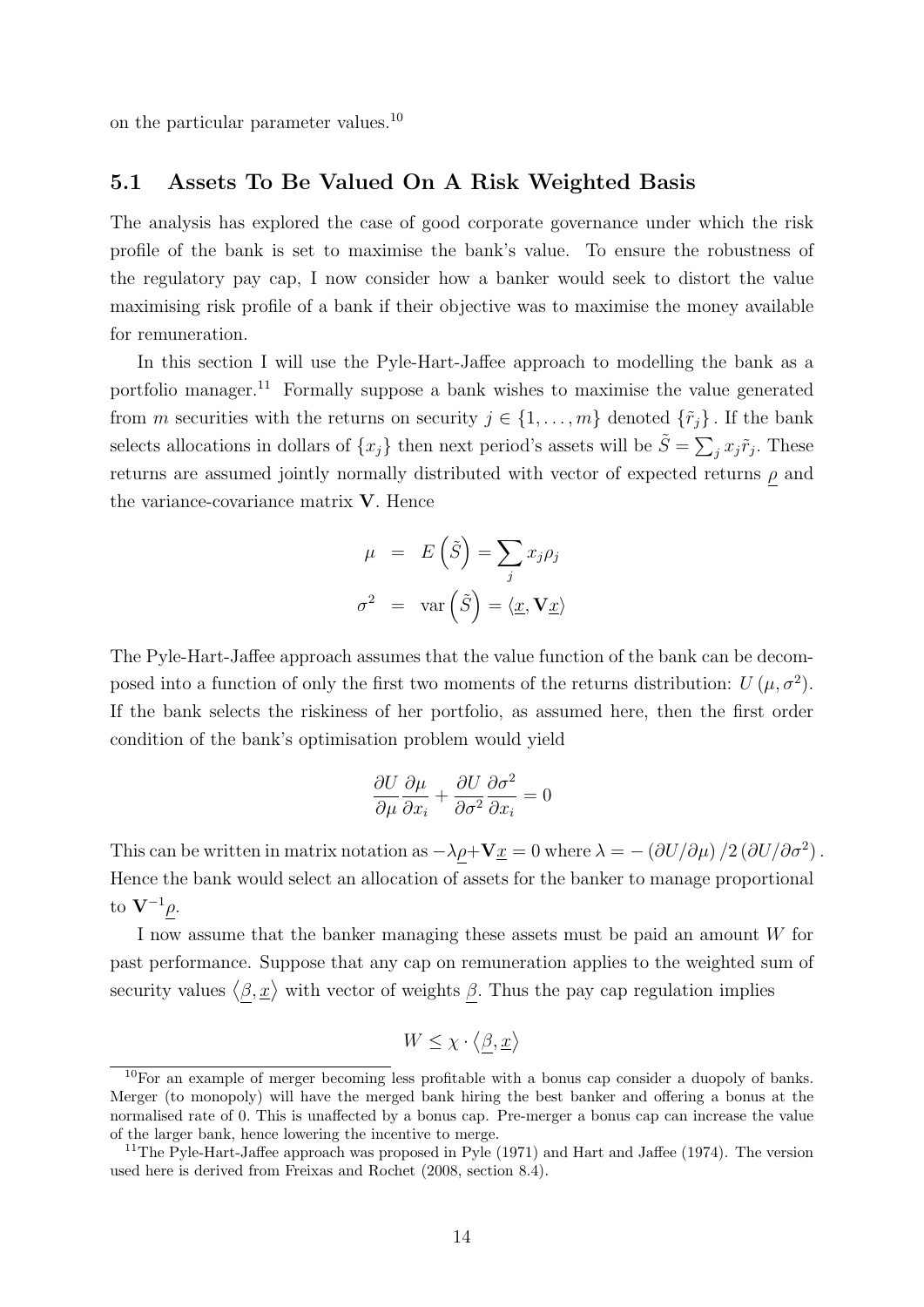To analyse the scope for banker induced distortion, suppose that the banker can distort the risk profile of the bank, as long as he delivers a value of the objective  $U(\mu, \sigma^2)$  of at least R. As the banker wishes to maximise his pay, his optimisation problem becomes

$$
\max_{\{x_1,\dots,x_m\}} \chi \cdot \langle \underline{\beta}, \underline{x} \rangle \text{ subject to } R = U\left(\langle \underline{x}, \underline{\rho} \rangle, \langle \underline{x}, \mathbf{V} \underline{x} \rangle\right) \tag{4}
$$

Proposition 4 The ratio of allocations to individual securities is unaffected by a pay cap if the cap weights securities proportionally to their expected returns  $(\beta$  parallel to the vector of expected returns  $\rho$ ).

The banker will be tempted to alter the investment profile he targets if doing so can allow more to be paid under the cap whilst preserving the expected returns net of risk. Proposition 4 shows that this is not possible if the weights used to measure the quantity of assets are proportional to the expected returns on those assets. Hence if assets are weighted proportionally to expected returns, the assumptions of this analysis remain robust, even if the banker selects his investment strategy so as to maximise pay.

This analysis parallels that underlying the derivation of optimal risk weights in capital adequacy regulation (Rochet (1992)). In the standard CAPM framework, the expected return on a security rewards the investor for the security's undiversifiable risk. Hence Proposition 4 captures that the weight accorded to a security in the pay cap should grow in that security's systematic risk. Rochet (1992) argues that risk weights in capital adequacy requirements should be proportional to the expected returns to ensure that the bank will invest in an efficient portfolio of assets given the limited liability constraint. To the extent that the Basel risk weights capture systematic risk, they are a convenient approximation to this rule.<sup>12</sup>

## 6 Asset Allocation Responses To A Pay Cap

Banks invest in many asset classes. The banker managing an asset class can make greater profits from a larger pot of assets. Hence, even absent pay regulation, there exists an incentive to try to manage as many assets as possible. This implies that in the absence of any remuneration cap banks are under pressure to raise asset allocations to areas where they seek to hire the best bankers/traders. This increased asset allocation has a cost however in terms of reduced diversification and excessive concentration.

This section will demonstrate that a remuneration cap does not strengthen this effect, but rather weakens this excessive concentration effect amongst evenly matched banks,

 $12$ However the risk weights offered in banking regulation are not a pure estimation of systematic risk (Iannotta and Pennacchi (2012)). The Basel rules allow national regulators some flexibility in selecting risk weights, and where analysis is conducted the risk weights are calculated to reflect the overall expected loss conditional on a default. The Basel risk weights will therefore be a good proxy for systematic risk only to the extent that systematic risk is correlated with overall risk.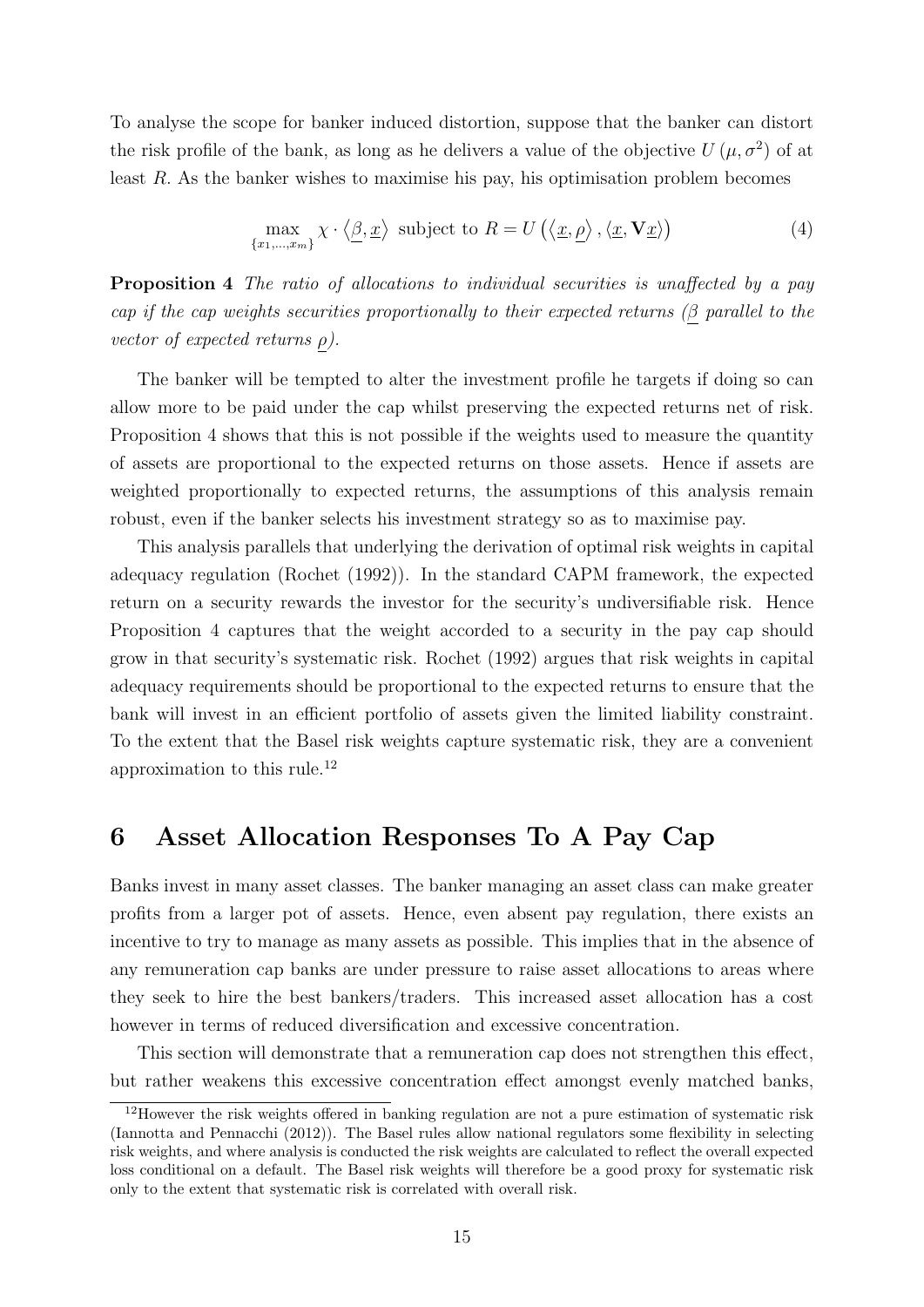and so creates an incentive for banks to re-assign assets so as to better diversify. The cap impacts the marginal bidder in any asset-class more than the equilibrium employer. It therefore hampers the extent to which a rival bank can drive up remuneration in any given asset class. This reduces the need to focus assets on a limited number of core areas, and so allows for greater gains from diversification.

I demonstrate these results through an extension of the model to allow for multiple asset classes.

#### 6.1 Extension To A Model Of Multiple Assets

The diversification effect of bonus caps is at its strongest when the competing banks are close in size. Later in this section I will discuss the case of banks of very different size. To demonstrate this positive effect of bonus caps most simply, consider initially two banks each with equal total balance sheet size of T. Consider a model of two available asset classes, and within each asset class there are two bankers who could run either bank's allocation to the asset class. The most able manager in each class has an expected growth factor of  $\alpha$ , the next best hire has an expected growth factor of  $\beta < \alpha$ . The bankers' outside options continue to be normalised to zero. The asset level realisations in each asset class are assumed to be independent.

Each bank must decide how to split its balance sheet between the available asset classes, assigning S dollars to one asset class and  $T-S$  dollars to the other. To proxy for the benefits of diversification parsimoniously I suppose that the banks gain value  $c \cdot S(T-S)$  on top of the assets realised within each asset class, with the parameter c a constant greater than zero. The specific functional form of diversification benefit is for convenience, the economic assumption is that diversification confers some benefits to the bank, and these benefits fall away if the bank withdraws from a given asset class. This assumption captures, for example, that the volatility of returns in the normal course of business are reduced which provides value for employee stock holders and any other investors who are not fully diversified; alternatively the assumption captures the effect of diminishing marginal returns to any given asset class as more and more of the balance sheet is used for that asset class. I model the banks as first simultaneously deciding their asset class allocations, and then competing to hire the bankers as in the benchmark model given above.

#### 6.2 Optimal Asset Allocation

Because of the symmetry of this initial problem I consider a symmetric allocation. I therefore consider an allocation of assets in which each bank targets the best banker in a different asset class by putting  $S > T/2$  into the targeted asset class, and  $T - S$  into the remainder. The expected value of a bank which secures the  $\alpha$ -banker in its targeted class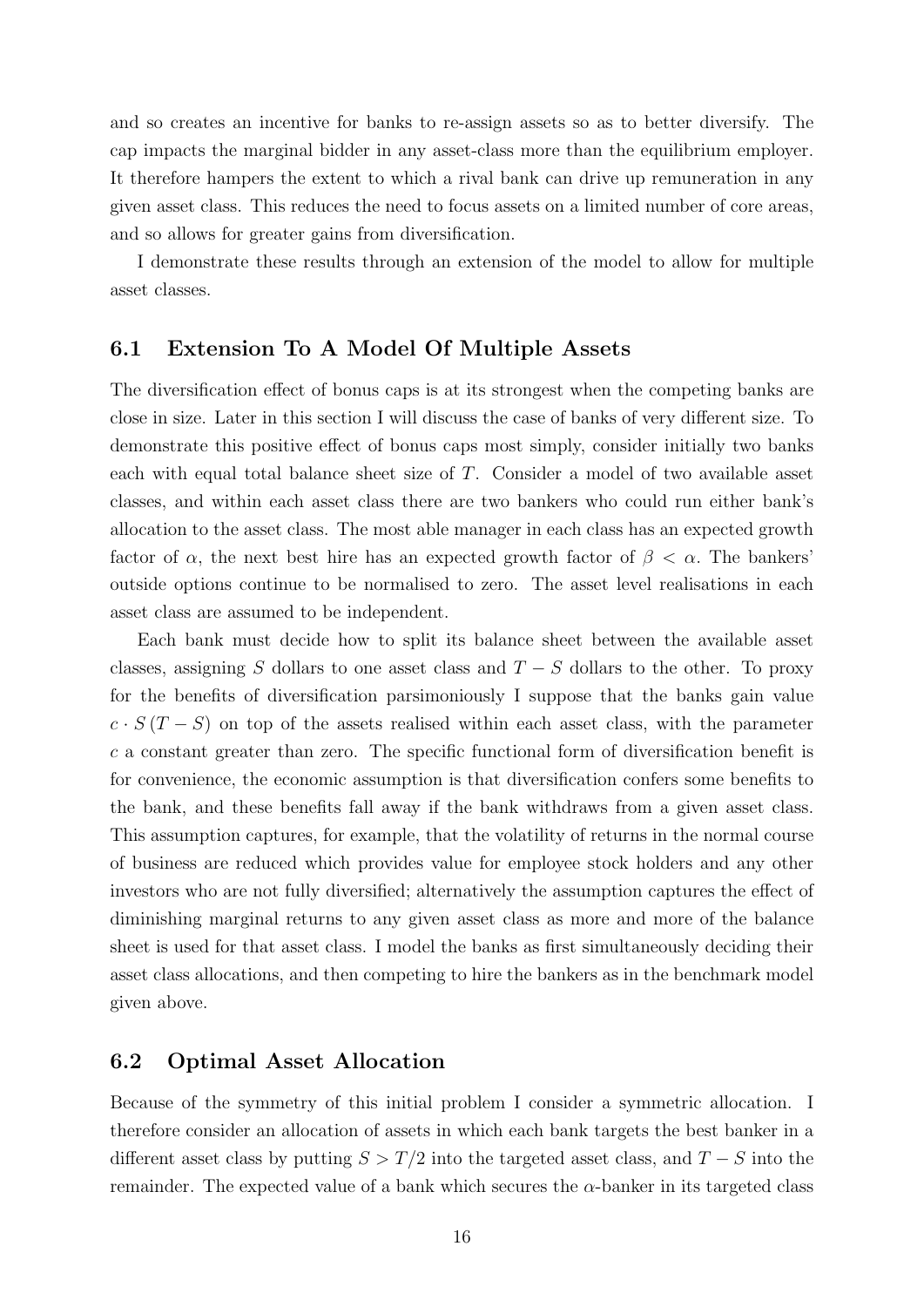for a bonus of  $q_{\alpha}$ , and the β-banker in the other business line for a bonus of  $q_{\beta}$  is given by

$$
V(S;T-S) = \alpha (1 - q_{\alpha}) S - \lambda SG \left(\frac{\eta}{\alpha (1 - q_{\alpha})}\right)^{\gamma} + c \cdot S(T-S)
$$
(5)  
+
$$
\beta (1 - q_{\beta}) (T-S) - \lambda (T-S) G \left(\frac{\eta}{\beta (1 - q_{\beta})}\right)^{\gamma}
$$

Equation (5) captures the costs of a default event in any asset class. Such an event occurs if the assets under management in the class shrink to be less than  $\eta$  of their initial level. Under a pay cap we require  $q_{\alpha}, q_{\beta} < \chi$ .

**Proposition 5** As the cap on pay becomes more severe  $(\chi$  declines), banks re-balance their asset allocation in the direction of making their exposure more diversified and less asymmetric.

The asset allocation a bank makes is a trade off between giving the most assets to managers who can produce the highest return, set against the costs of over-specialisation. To understand the result it is perhaps easiest to consider the reverse, and suppose that a remuneration cap becomes less binding. As the remuneration cap is removed, each bank finds itself subject to more aggressive bidding for the best banker from the bank which is under-weight in that asset class. To continue to employ the  $\alpha$ -banker in its targeted asset class, each bank must match the more aggressive bidding. This lowers the profits available from the asset class, and it increases the risk of a default event as well. If the bank now increases its asset allocation to its targeted area then it can lower the proportion of the realised assets used for remuneration. This increases the bank's value from this asset class because its risk of a default event is reduced. Hence each bank responds to a relaxation of the pay cap by focusing more on its target asset class in defence against the now more aggressive rival bank.

Running the process in reverse we see that as the remuneration cap becomes more severe, it is the institutions which are already most devoted to the class that are least handicapped. The cap is more binding on the marginal bidder in each asset class than on the equilibrium employer. It therefore follows that the leading institutions in the class are in a position to reduce their asset allocation as they can continue to employ the best staff with fewer assets, and stand to gain the diversification benefits by re-balancing towards other asset classes.

Hence an effect of the pay cap intervention is that it reduces the pressure for similarly matched banks to excessively focus on their core areas, as would be necessary with unconstrained bidding. The cap instead creates a force for diversification amongst the banks. This beneficial effect becomes weaker as the banks become more asymmetric in size. To see this suppose that the two banks studied in this section become sufficiently asymmetric in size that the large bank can secure the  $\alpha$ -banker in both asset classes. In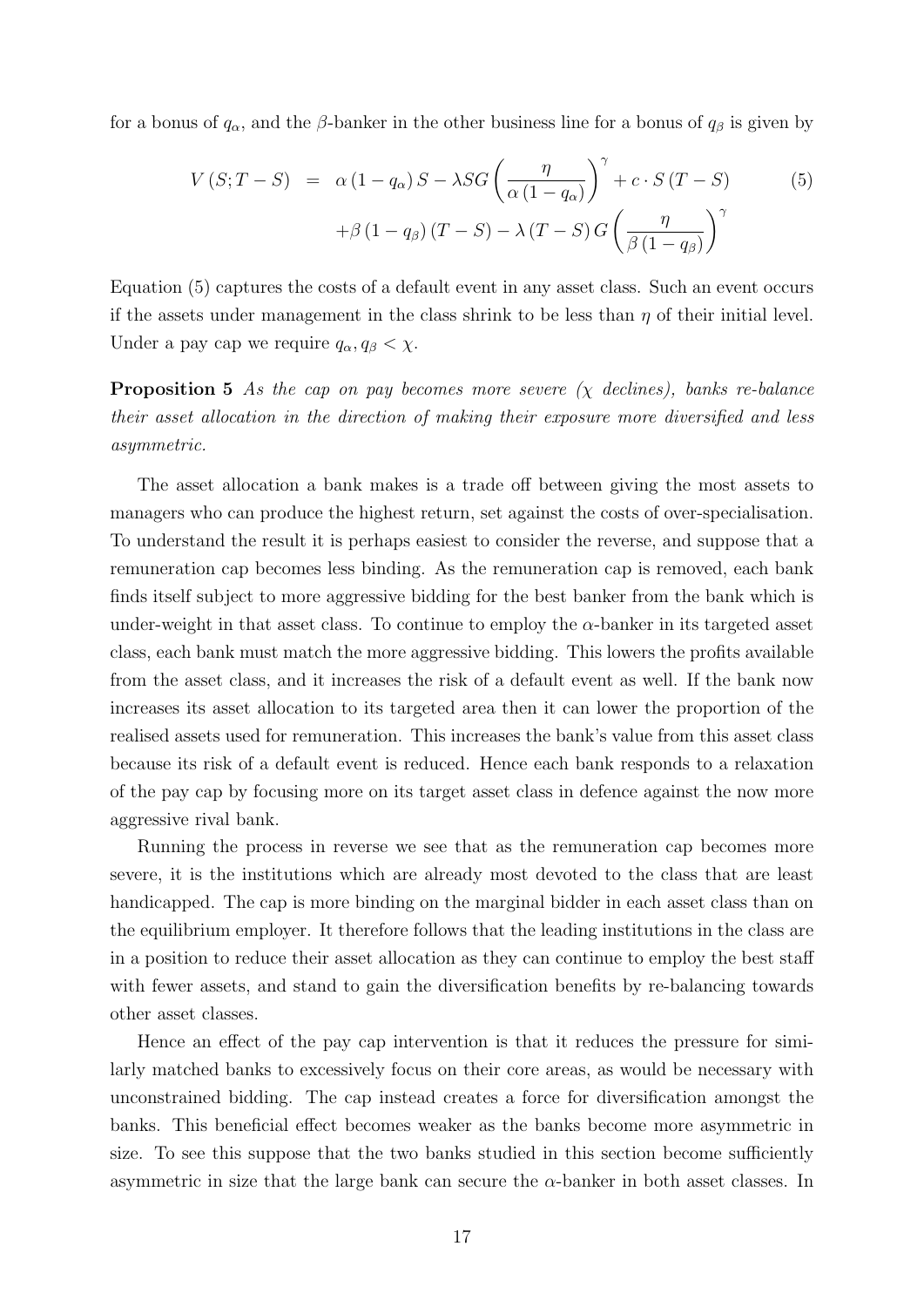this case one can show that the optimal asset allocation will be unaffected by the presence, or otherwise, of a bonus cap.<sup>13</sup> The analysis in this case exactly parallels the single asset class analysis in Section 5. A bonus cap impacts the ability of the marginal bidder to drive up remuneration in both asset classes, allowing the larger bank to lower its risk and increase its value with no asset allocation distortion.

## 7 Pay Regulation For Macroprudential Objectives

A cap on remuneration in proportion to assets can be applied to some business lines and not to others. This section demonstrates how such partial application of pay regulation can be used to re-target banks' activities to certain asset classes. Suppose, as an example, that for reasons outside of this model a regulator decided that there was insufficient lending to the real economy via banks.<sup>14</sup> In this case a pay cap in proportion to assets applied to bankers working in wholesale banking, but not in retail banking, would alter the equilibrium asset allocation decisions so that all banks refocus assets away from wholesale and towards retail banking. Though a pay cap is an instance of microprudential regulation, the effect would be a macroprudential one as the resilience of all banks across the system is improved.

Further banks are in competition with other Financial Institutions, such as hedge funds, to secure bankers/traders, and these financial institutions who do not possess a banking license are often regulated under different rules. I will study the case of incomplete regulatory coverage in Section 7.2. The existence of financial institutions outside the regulatory net, rather than being a problem, can be used to further enhance the efficacy of pay-caps as a macroprudential tool.

#### 7.1 A Model Of Partially Applied Pay Cap Regulation

Once again consider the model of Section 6 of two asset classes and two bankers in each asset class with expected asset growth factors  $\alpha > \beta$ . For expositional purposes, and in keeping with the motivating example, I will label the two asset classes  $r$  for retail and  $w$  for wholesale banking. However the analysis applies to any subdivision of banks' activities. Generalising from Section 6, I move away from symmetry and consider two banks with balance sheets  $T_r$ ,  $T_w$ . I restrict attention to the interesting case in which each bank

<sup>&</sup>lt;sup>13</sup>Both banks would split their balance sheets equally between the asset classes to maximise the diversification benefits. If the bonus cap is binding, then the smaller bank will bid at most a bonus rate of x. The larger bank would secure the  $\alpha$ -banker in each asset class at a bonus rate of  $\chi T_2/T_1$  where  $T_1 > T_2$  denotes the size of the total balance sheet. The equilibrium bonus falls in the bonus cap as per Proposition 3.

<sup>14</sup>Insufficient lending in the UK to Small and Medium sized Enterprises (SMEs) has been a notable recent regulatory concern. See for example "Funding for Lending failure dismays BoE," Financial Times, March 11, 2013.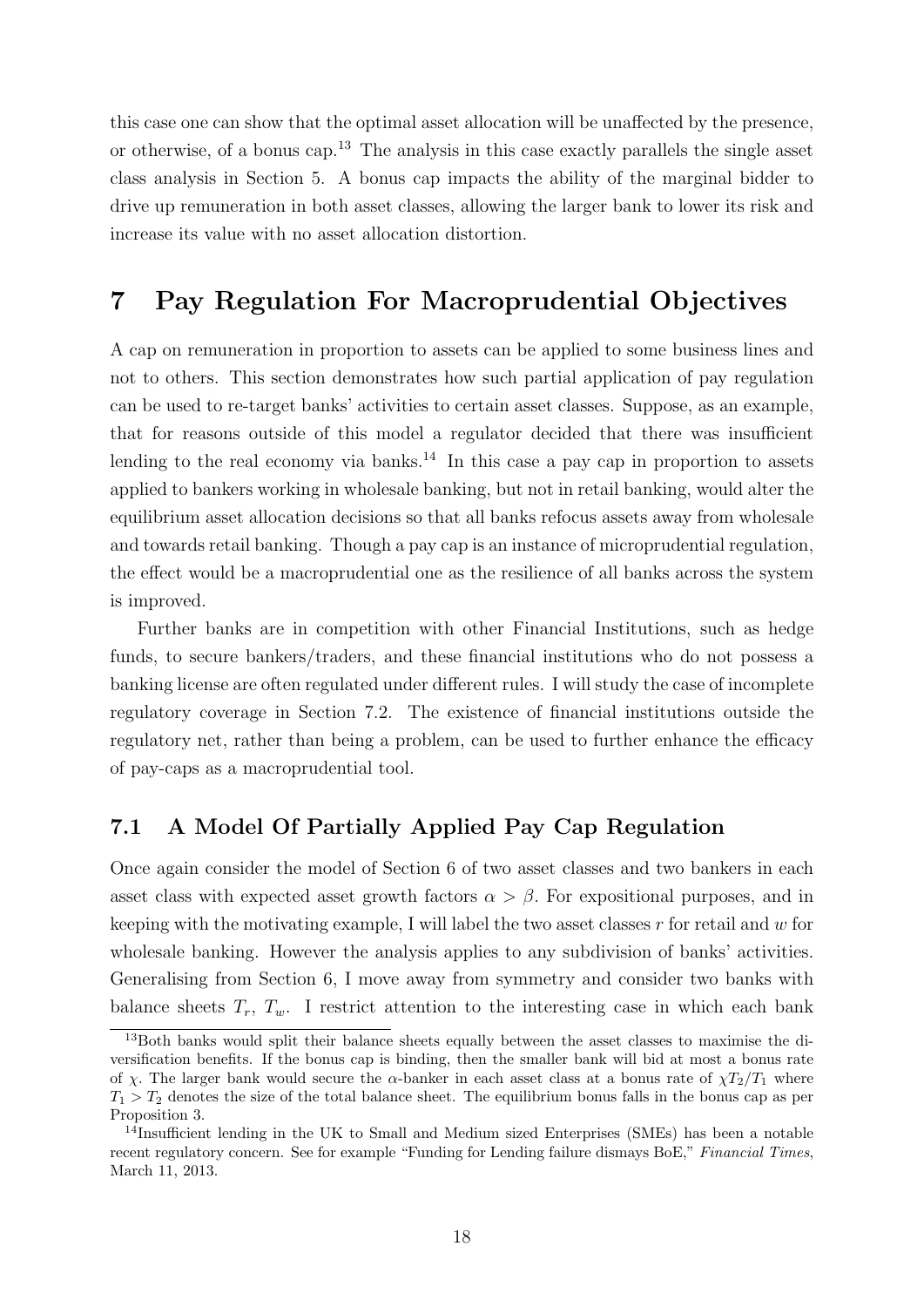secures just one of the  $\alpha$ -bankers. Bank  $T_r$  will specialize in the r asset class (e.g. retail banking). It devotes  $S_r$  dollars to retail banking, and  $T_r - S_r$  dollars to the alternative asset-class: wholesale banking. Similarly bank  $T_w$  specialises in the w asset-class (e.g. wholesale banking), and so devotes  $S_w$  dollars to its asset class specialism (the w asset class). Bank  $T_r$  assigns more dollars to the r asset class than the rival bank, and in this sense specialises in the  $r$  asset class (retail banking).

Each bank secures gains from diversification (as in Section 6) proxied by  $c \cdot S_w (T_w - S_w)$ for the wholesale focused bank, and similarly for the retail focused bank.

The regulatory intervention I analyse here is a bonus rate cap  $\chi$  applied to remuneration on the w-asset class only. If this bonus cap is binding then it will affect the marginal bidding bank in the w-asset class. Hence the cap implies that bank  $r$  is restricted in the bonus rate it can offer to try and attract the  $\alpha$ -wholesale banker. Bank r can offer the  $\alpha$ -wholesale banker at most expected pay of  $\chi \cdot \alpha (T_r - S_r)$  given its asset allocation choice. The bonus rate paid by bank  $w$  for the wholesale banker will be below the cap (13). There is no cap on bonuses offered to bankers in the retail banking asset class.

I again model the banks as first simultaneously deciding their asset class allocations, and then competing to hire the bankers as in the benchmark model given above. I restrict attention to the benefits of diversification large enough that

$$
c > \max\left(\frac{1}{S_w}, \frac{1}{S_r}\right) \cdot \frac{\lambda}{2} G\left(\frac{\eta}{\alpha}\right)^{\gamma} \frac{\gamma (\gamma + 1) \chi^2}{\left(1 - \chi\right)^{\gamma + 2}} \tag{6}
$$

This assumption delivers stability of the equilibrium allocation of assets between classes. The assumption is trivially satisfied if the banks are large enough.

We are now in a position to study the effect a partially applied pay cap has on the asset allocation decisions of the two banks. I denote the best asset allocation response of bank w to bank r as  $S_w(S_r)$  and vice-versa. Thus if bank r assigns assets  $S_r$  to its specialism (the r asset-class, retail banking), and by implication assets  $T_r - S_r$  to wholesale banking, then bank w's best response is to assign  $S_w(S_r)$  to its asset-class specialism (the w asset class, wholesale banking).

Lemma 6 The best asset allocation responses of each bank are strategic substitutes. Thus  $dS_w(S_r) / dS_r < 0.$ 

The result builds on the logic of Section 6 and demonstrates the strategic interaction between asset class allocation decisions. If bank  $r$  should increase its allocation to its asset-class specialism (r asset-class, retail banking), then by definition it is moving assets away from the other asset class: wholesale banking. The rival bank now faces a less aggressive bidder for the  $\alpha$ -wholesale banker. As explained in Section 6 the wholesale focused bank can now benefit from increased diversification and so reduces its focus to wholesale banking. The wholesale focused bank therefore increases its allocation to retail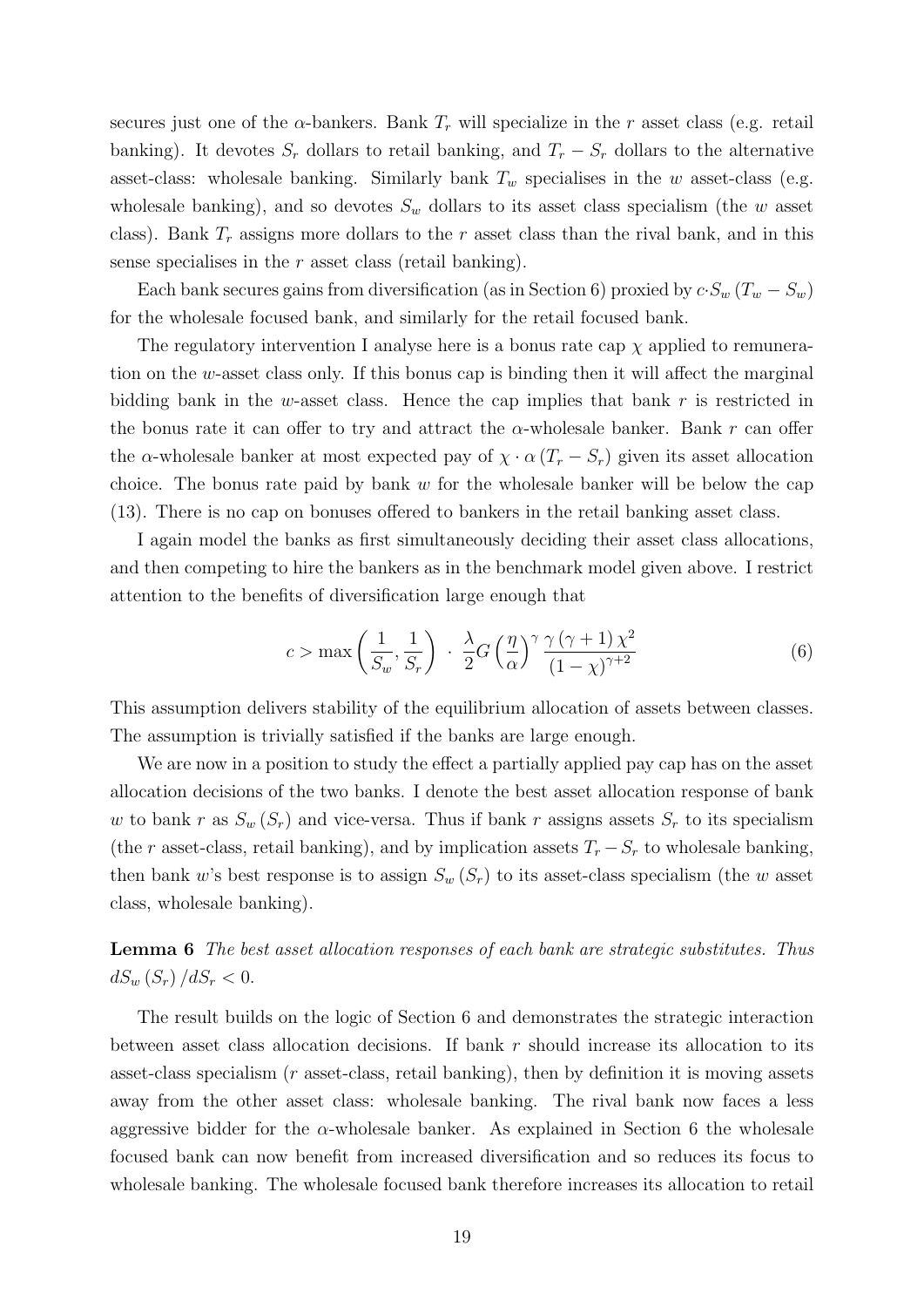

Figure 2: Best Response Asset Allocation Functions.

Notes: The curve  $S_w(S_r)$  captures the best asset allocation response of the w focused bank on asset class  $w$  (wholesale banking), in response to the allocation  $S_r$  of the r focused bank to the r asset class (retail banking). The best response functions are strategic substitutes as the curves slope down. As the bonus rate cap  $\chi$  on wholesale banker remuneration is made more severe  $(\chi \text{ declines})$ , the best response curve of the  $w$  bank is pulled down. The best response curve of the r bank is not affected as there is no cap on retail banker remuneration. Hence the equilibrium asset allocation to retail banking rises for both banks.

banking. As there is no bonus rate cap on remuneration to retail bankers, there is now a second round effect making bank w a more aggressive bidder for the  $\alpha$ -retail banker. Therefore, to protect its profitability bank  $r$  optimally responds by further increasing its asset allocation to retail banking also.

Bonus caps applied to wholesale banking can kick-start this re-allocation process by inhibiting bank  $r$  from bidding up wholesale banker bonuses:

**Proposition 7** If a bonus cap applying only to one asset class is made more severe, all banks increase their asset allocation to the alternative asset class. Hence if a bonus rate  $cap \ \chi$  applying only to wholesale banker remuneration is reduced, all banks increase their asset allocation to retail banking.

A bonus rate cap applied to one asset-class affects the marginal bidder's ability to drive up pay in this asset class. The retail-focused bank is the smaller bank in the wholesale banking asset class, and so it is the marginal bidder setting the remuneration level which the wholesale-focused bank needs to match. A bonus rate cap for bankers working in wholesale banking impedes the retail focused bank from bidding up the remuneration of wholesale bankers. This sets off the logic of Lemma 6. Namely the wholesale focused bank, facing less intense competition to hire the  $\alpha$ -wholesale banker, is able to profit from diversification. Thus bank  $w$ , at the margin, moves some assets away from wholesale and towards retail banking. This makes competition for the  $\alpha$ -retail banker more intense, and as there is no bonus cap to protect it, this leads to the retail focused bank also repatriating some of its assets away from wholesale and towards retail banking. This effect is depicted graphically in Figure 2. Thus partially applied pay caps can be used to alter banks' asset allocation decisions through the economic cycle.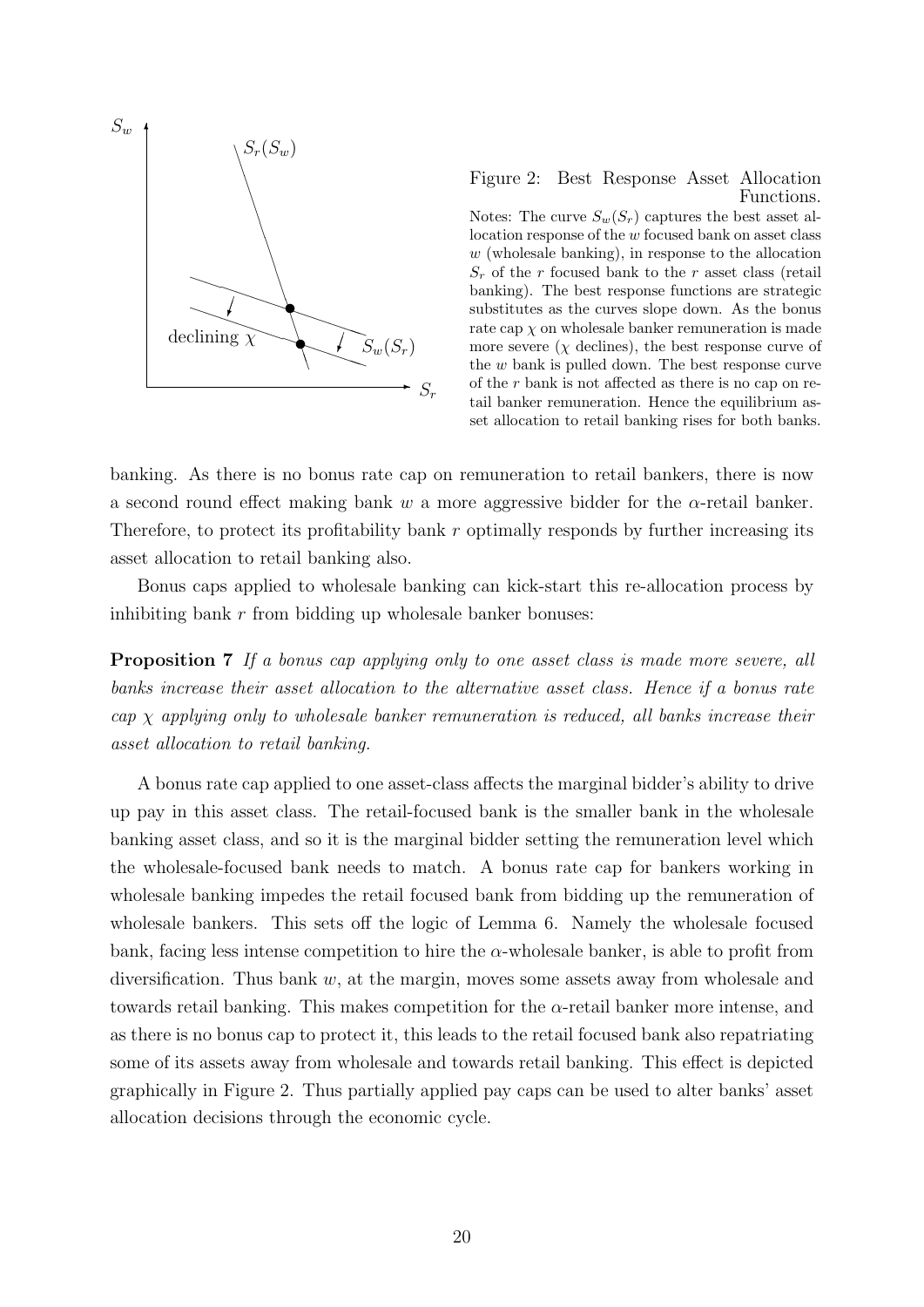## 7.2 Macroprudential Effects With Incomplete Regulatory Coverage

In this section I expand the analysis above to demonstrate why, even with incomplete regulatory coverage, pay caps in proportion to assets applied partially across asset classes, can be used effectively to alter the equilibrium allocation of banks' assets. Consider therefore just one universal bank r active in both the r asset class (e.g. retail banking) and the w asset class (e.g. wholesale banking). The bank is once again regulated as to the remuneration it can pay to bankers who manage assets within its wholesale banking book. It is not regulated on payments to those managing retail banking assets. Thus the pay cap regulation continues to be partially applied.

Now replace the universal bank  $w$  analysed in the section above with a competing financial institution active only in the  $w$  asset class. I will refer to this institution, for the purposes of this example, as a hedge fund and label its assets in the class  $S_h$ . I assume this h institution sits outside of the regulatory net and so is exempt from the pay cap. (Otherwise the analysis above is trivially extended). This model simply captures that banks have multiple business units, and in some of the business units they will face rivals who come under a different regulatory regime. The benefits of diversification for bank r are again proxied by  $c \cdot S_r (T_r - S_r)$  if bank r assigns  $S_r$  dollars to the retail banking book. In both asset classes there continue to be two bankers with expected growth factors  $\alpha > \beta$ . (Only one retail banker will be required – hence the  $\alpha$ -retail banker will be secured by bank  $r$ ).

The case of interest is where, absent any cap, the bank would secure the better executive to run its wholesale business unit. Such a bank is one which is vulnerable to the introduction of a remuneration cap which applies to it, but not its rival. To this end I restrict attention to the case in which

$$
S_h < \frac{T_r}{2} - \frac{1}{2c} \left( \alpha - \beta + \lambda G \left[ \left( \frac{\eta}{\beta} \right)^{\gamma} - \left( \frac{\eta}{\alpha} \right)^{\gamma} \right] \right) \tag{7}
$$

This parameter restriction ensures that, absent any cap, the bank would secure the  $\alpha$ banker for its wholesale banking book.

First I determine an upper bound on the size of the retail banking book in the absence of any regulation capping pay.

**Lemma 8** In the absence of a remuneration cap the bank will secure the  $\alpha$ -banker to run the wholesale banking book. The bank will set its retail banking book strictly smaller than  $S_r^{\dagger}$  where

$$
S_r^{\dagger} = \frac{T_r}{2} + \frac{1}{2c} \left( \alpha - \beta + \lambda G \left[ \left( \frac{\eta}{\beta} \right)^{\gamma} - \left( \frac{\eta}{\alpha} \right)^{\gamma} \right] \right)
$$

The economics of Lemma 8 are readily explained. Suppose, for a contradiction, that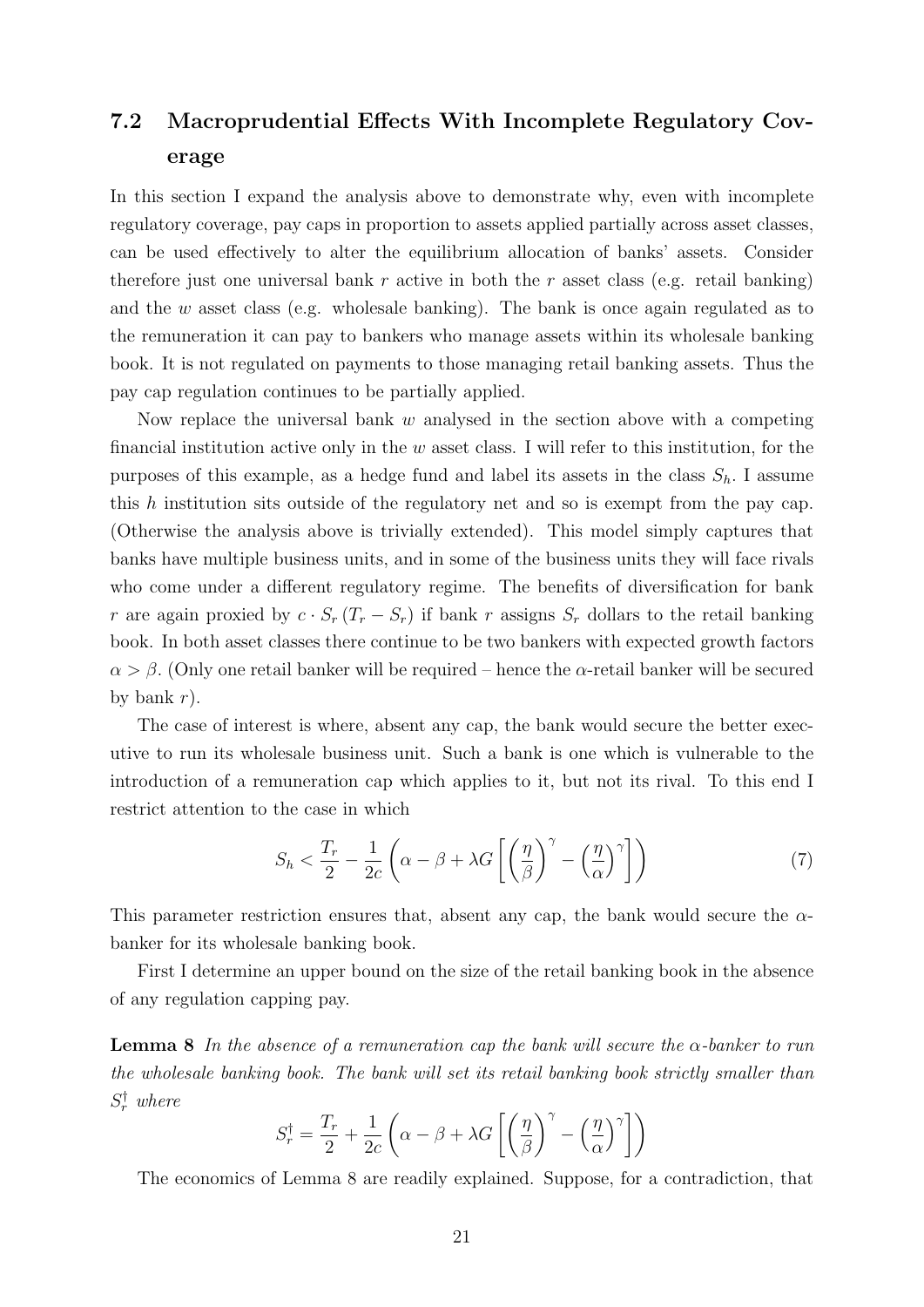the bank only succeeds in hiring the  $\beta$ -banker to run the wholesale banking book. Under this assumption the value of the bank can be determined by adapting (5) as:

$$
W_r(S_r) = \underbrace{\alpha S_r - \lambda S_r G \left(\frac{\eta}{\alpha}\right)^{\gamma}}_{\text{from retail book}} + \beta (T_r - S_r) - \lambda (T_r - S_r) G \left(\frac{\eta}{\beta}\right)^{\gamma} + c \cdot S_r (T_r - S_r) \tag{8}
$$

Equation (8) follows as both bankers will receive a normalised bonus rate of zero. This value function is concave in the allocation of assets to the retail banking book,  $S_r$ . Hence there is an optimal allocation given by the first order condition. This asset allocation is sufficiently large that the bank would have more assets in its wholesale banking book than the hedge fund, given assumption (7). This delivers the desired contradiction as the bank will outbid the hedge fund and so secure the  $\alpha$ -banker for its wholesale activities (Lemma 1).

It follows that, absent pay cap regulation, bank r will outbid the hedge fund and hire the  $\alpha$ -wholesale banker. As bank r must compete with the hedge fund to secure the wholesale banker, the  $\alpha$ -wholesale banker receives higher remuneration than the  $\alpha$ -retail banker does. Thus, to protect its profitability the retail bank diverts assets to wholesale banking, shrinking its retail banking book. This is not straightforward to show as the interaction between pay levels and bank default risk is not linear. Nevertheless it can be demonstrated that we have an upper bound on the retail banking book in the absence of pay cap regulation, and this upper bound is given in Lemma 8.

Proposition 9 If the bank is subject to a sufficiently severe cap on remuneration for the wholesale banking book then the bank will re-allocate more assets to retail banking and reduce the size of its wholesale banking book.

Proposition 9 considers a regulation which is sufficiently severe that the bank loses the best wholesale banker to the hedge fund. In this setting the bank can secure bankers, but in wholesale banking they are not the very best ones. As a result the expected growth factor available from wholesale banking assets falls slightly, to the lower level of  $\beta$ . The bank would now conduct its asset allocation decision as in the proof of Lemma 8 under the assumption that it will secure the  $\beta$ -bankers for the wholesale banking book, and so the optimal asset allocation can be found. At the asset allocation stage the bank will choose, at the margin, to divert funds away from the wholesale banking book and towards the retail banking book as the returns from wholesale banking have diminished as a result of the partially applied pay cap regulation. Proposition 9 captures that the incomplete regulatory coverage of remuneration regulation can be turned to the regulator's advantage. The ability to use pay cap regulation as a macroprudential tool survives in the presence of a porous regulatory net.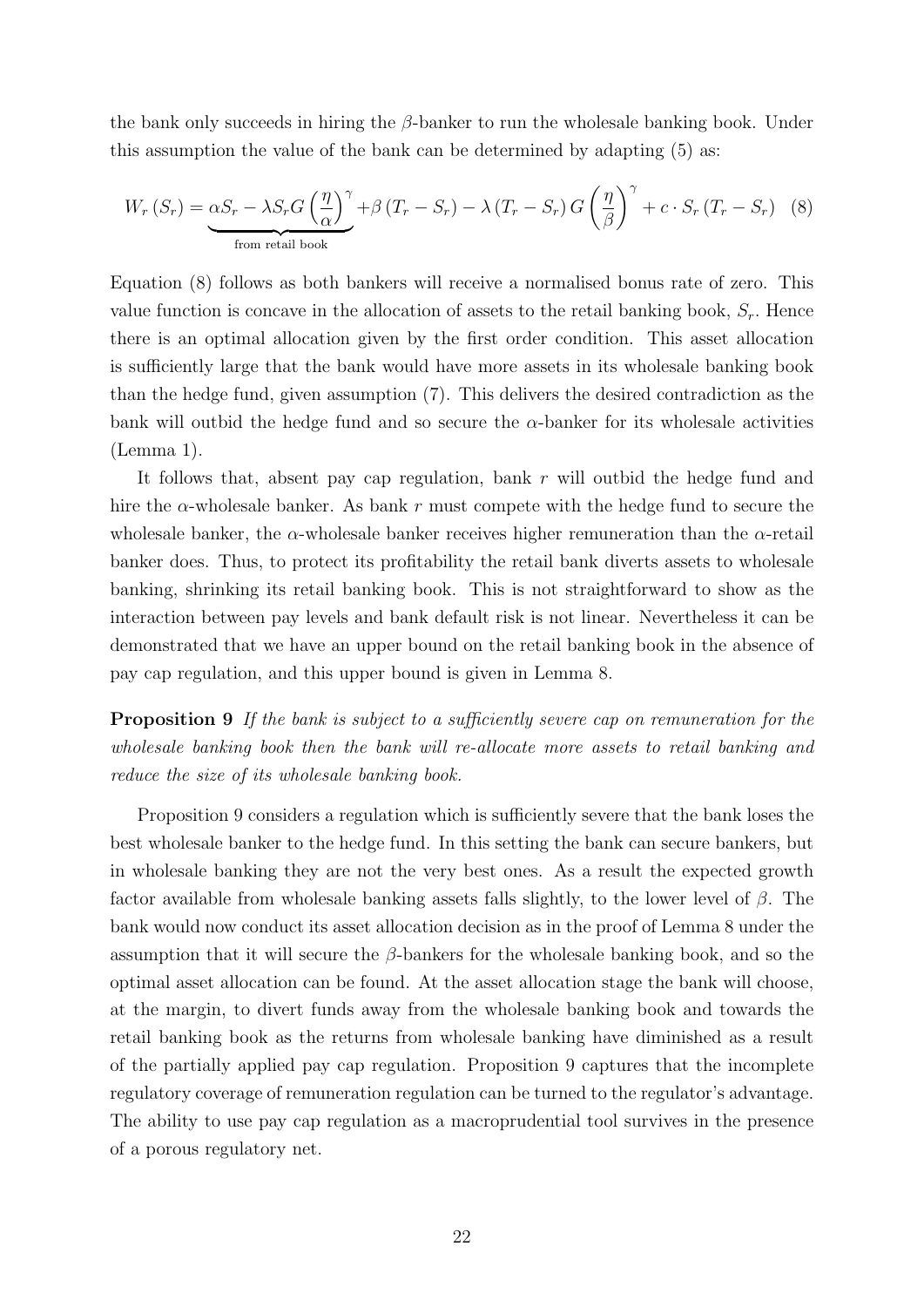## 8 Conclusion

A variable cap on remuneration in proportion to risk weighted assets lowers bank risk and raises bank values. Such a cap impacts on the marginal bidder for a banker more than on the employing bank. The implication is that the market rate of pay for bankers declines, and so banks become less fragile as their cost base is pulled down. By addressing a negative externality in the labour market for bankers, the intervention also has the effect of dampening the pressure banks are under to focus resources on given asset classes so as to secure better bankers. And the pay cap can be used to achieve macroprudential objectives through the cycle as it can be structured to encourage banks to refocus towards a subset of asset classes (e.g. retail banking) if desired by a regulator. Finally, by using appropriate risk weights, bankers' incentives to abuse any weakness in corporate governance failings to grow pay is mitigated.

Consider therefore a regulatory intervention which capped total bank remuneration summed over wholesale bankers proportional to each bank's risk-weighted wholesale banking assets. Regulation at the aggregate level is easier and less costly to implement than per person caps. And yet such a cap will likely be implemented by senior management on rank-and-file hiring decisions as a top down rule. This is because the numbers of employees involved would make micro-managing deviations from a general rule impractical (see Table 3). Hence a cap at the bank level tackles the externality described at the individual banker level, and likely generates the consequences for bank values and bank risk studied here.

|                                | $20\%$ of employees in 2009 |
|--------------------------------|-----------------------------|
| UBS <sup>1</sup>               | 13,047                      |
| <b>Credit Suisse</b>           | 9,520                       |
| Morgan Stanley                 | 12,278                      |
| Deutsche Bank $ 15,411\rangle$ |                             |
| Goldman Sachs 6,500            |                             |
| Citigroup                      | 53,060                      |

Table 3: Numbers of Employees Targeted By Intervention On Top 20% Of Earners Notes: The table documents the numbers of employees which would have to be captured by an intervention if it were targeted at the top 20% of earners in the named banks in 2009. The data is drawn from Bloomberg and the dataset is that used in Table 1 and Figure 1. The banks displayed are a selection of household names drawn from the top 20 banks documented in Figure 1.

As a benchmark calculation let us suppose that remuneration in banks adhered to a commonly experienced 80:20 rule (Sanders (1988)) so that the 20% best paid bankers secure 80% of the remuneration. If the pay of these best paid executives could be lowered by a quarter then this would equate to a 20% reduction in the overall remuneration bill, the effect of which was graphed in Figure 1. Such a reduction in 2009 would have been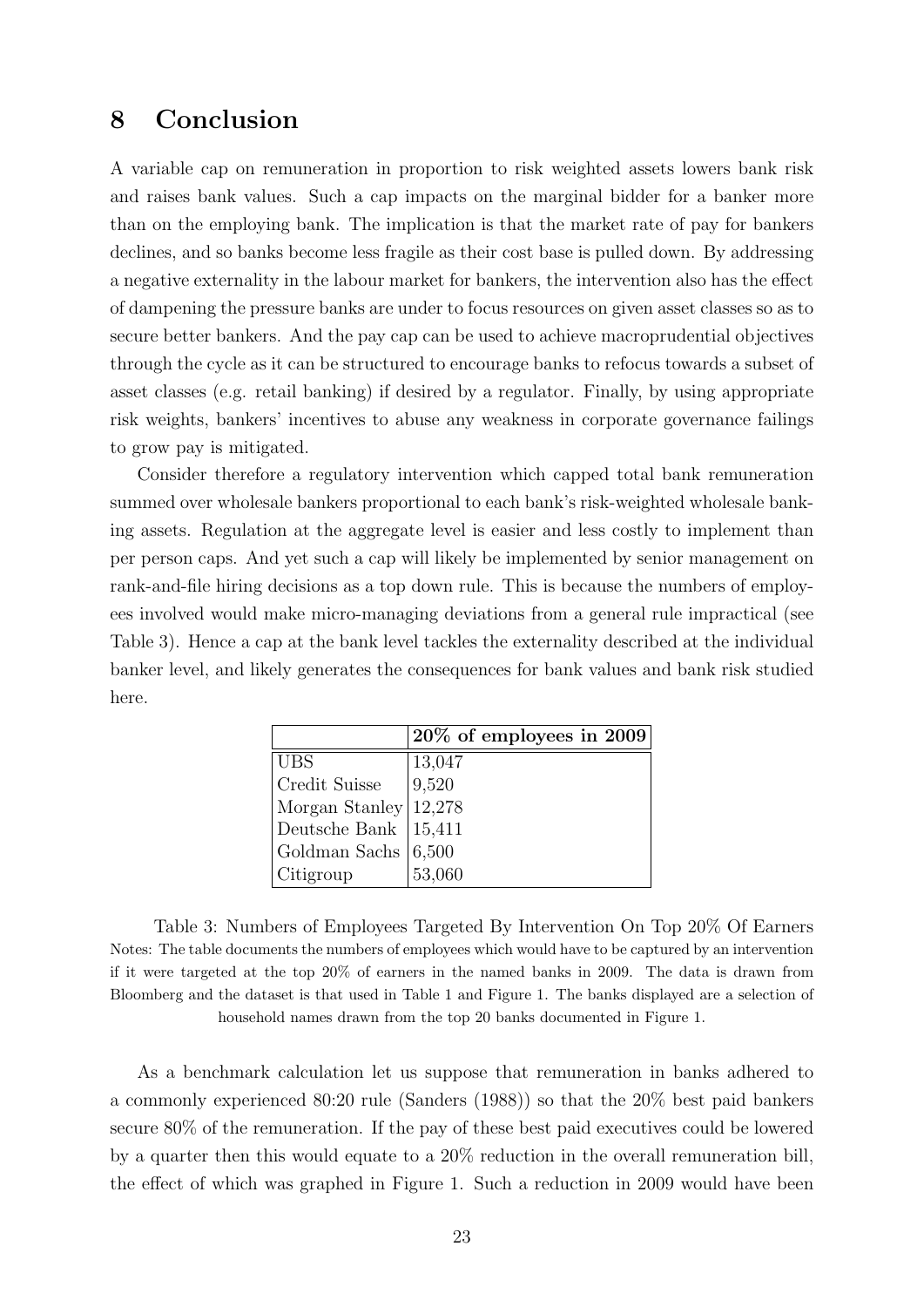equivalent, in safety terms, to an increase in the Tier 1 ratio of over 150 basis points for the most affected institution (UBS).

The logic, described in this analysis, of the negative externality banks exert on each other through the labour market exists in all industries. Thus one might wonder if a similar pay cap regulation would be advisable in other industries beyond finance. I do not seek to take a stand on this question. However I note that the rationale for intervening beyond finance is weaker for at least two reasons. Firstly the finance industry is special as compared to other areas of business due to the negative externalities it exposes society to when financial firms fail. These impacts on society are not formally part of this model and so this study does not offer a justification that pay caps in banking are worthwhile. I purely note that the case for pay caps in proportion to assets is likely to be relatively stronger in banking than in other industries. Secondly, the financial sector has a larger remuneration bill as a proportion of shareholder equity than other industries. It therefore follows that the gain from a pay cap in terms of bank risk reduction is correspondingly greater than it would be in other industries.

#### A Omitted Proofs

**Proof of Lemma 1.** Consider banks i and  $i - 1$  and bankers j and  $j - 1$ . We wish to show that the bank with the larger pot of assets in this business unit will secure the better banker. Suppose the outside option of banker j is u. If bank i hires banker j at a bonus rate  $q_{i,j}$  then the bonus must satisfy  $\alpha_j q_{i,j} S_i = u$ . Hence bank i's expected utility would be, from (2):

$$
V_{ij} = \alpha_j \left(1 - q_{i,j}\right) S_i - \lambda S_i G \left(\frac{\eta}{\alpha_j \left(1 - q_{i,j}\right)}\right)^{\gamma} \tag{9}
$$

Hence bank *i* is willing to bid up to a bonus of  $q_{i,j-1}$  for banker  $j-1$  where:

$$
V_{ij} = \alpha_{j-1} \left( 1 - q_{i,j-1} \right) S_i - \lambda S_i G \left( \frac{\eta}{\alpha_{j-1} \left( 1 - q_{i,j-1} \right)} \right)^{\gamma} \tag{10}
$$

Setting (9) equal to (10), this has solution  $\alpha_{j-1} (1 - q_{i,j-1}) = \alpha_j (1 - q_{i,j})$ . The maximum bid that bank i will make for banker  $j - 1$  is therefore

$$
q_{i,j-1} = 1 - (\alpha_j/\alpha_{j-1})(1 - q_{i,j})
$$
\n(11)

The same working determines the maximum that bank  $i - 1$  is willing to bid for banker j − 1 as  $q_{i-1,j-1} = 1 - (\alpha_j/\alpha_{j-1})(1 - u/(\alpha_j S_{i-1}))$ . The lemma follows by demonstrating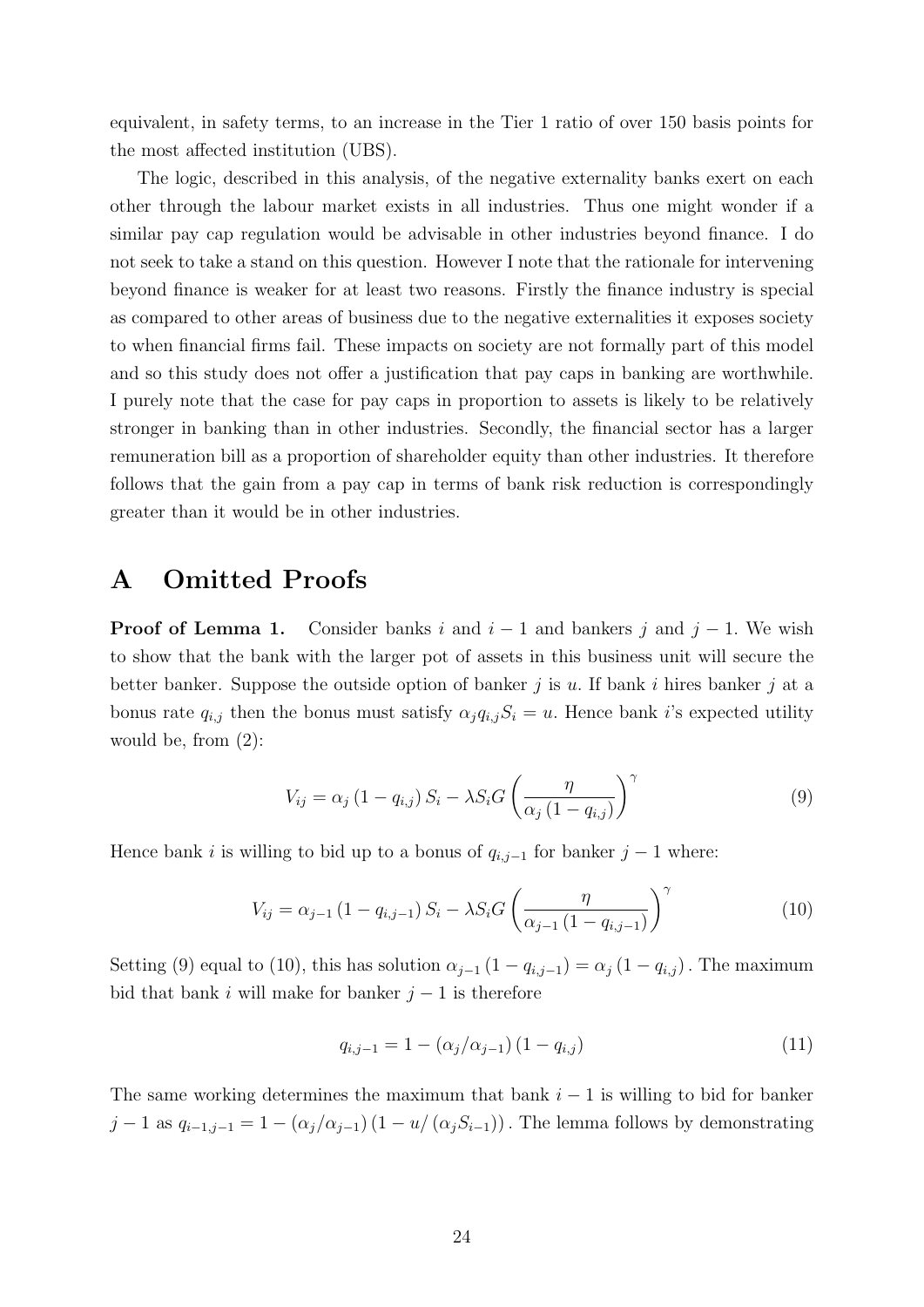that bank  $i - 1$  is willing to bid to higher levels of utility for banker  $j - 1$ :

$$
\alpha_{j-1} S_{i-1} q_{i-1,j-1} - \alpha_{j-1} S_i q_{i,j-1} = [\alpha_{j-1} S_{i-1} - \alpha_j S_{i-1} + u] - [\alpha_{j-1} S_i - \alpha_j S_i + u]
$$
  
=  $(\alpha_{j-1} - \alpha_j) (S_{i-1} - S_i) > 0$ 

The inequality follows as, by assumption,  $S_{i-1} > S_i$  and  $\alpha_{i-1} > \alpha_i$ . It follows that we have positive assortative matching.  $\blacksquare$ 

**Proof of Proposition 2.** Bank  $i + 1$  will be willing to bid for the banker of rank i a bonus  $q_{i+1,i}$  given by (11) as  $q_{i+1,i} = 1 - (\alpha_{i+1}/\alpha_i) (1 - q_{i+1})$ . This is the marginal bid for banker  $i$ . Hence bank  $i$  will match the marginal bidder:

$$
\alpha_i q_i S_i = \alpha_i q_{i+1,i} S_{i+1}
$$
  
=  $(\alpha_i - \alpha_{i+1}) S_{i+1} + \alpha_{i+1} q_{i+1} S_{i+1}$  (12)

It follows, by induction that  $\alpha_i S_i q_i = \sum_{j=i+1}^N S_j (\alpha_{j-1} - \alpha_j) + S_N \alpha_N q_N$ . The ultimate outside option of leaving the industry for all the bankers is normalised to 0 which yields  $q_N = 0$ . The result follows.  $\blacksquare$ 

**Proof of Proposition 3.** We first show that a bank will pay a lower bonus rate to the banker they hire than they would bid for a better banker. This follows from (11) as  $q_{i,i-1} - q_i = (1 - q_i) (1 - \alpha_i/\alpha_{i-1}) > 0$ . Hence a cap will be binding on a bank's bidding for better staff.

Suppose that the cap affects the bidding of bank j for the better banker  $j-1$  for the subset of banks  $j \in M$ . If bank  $j \in M$  then the bid for banker  $j - 1$  is a bonus  $q_{j,j-1} = \chi$ as the cap is binding. Hence bank  $j-1$  will secure banker  $j-1$  at a bonus such that it matches the utility offered by bank  $j : \alpha_{j-1}S_j \chi = \alpha_{j-1}S_{j-1}q_{j-1}$ , yielding

$$
q_{j-1} = \chi\left(S_j/S_{j-1}\right) < \chi\tag{13}
$$

If instead a bank ranked  $j$  were competing against a bank unaffected by the cap, then the required bonus will also be unaffected by the cap, and is given by (12).

We can now determine the equilibrium bonus paid by any bank  $i$ . Let bank  $m$  be the bank with the greatest assets, conditional on being smaller than bank i's, which is affected by the cap. Thus  $m \in M$  and  $m > i$ . From (12) we have

$$
\alpha_i S_i q_i = \sum_{j=i+1}^{m-1} S_j (\alpha_{j-1} - \alpha_j) + \alpha_{m-1} q_{m-1} S_{m-1}
$$
  
= 
$$
\sum_{j=i+1}^{m-1} S_j (\alpha_{j-1} - \alpha_j) + \alpha_{m-1} \chi S_m
$$
 by (13) (14)

As the cap is binding on bank m by assumption, we have  $\chi < q_{m-1}^{\text{uncapped}}$ . Hence the bonus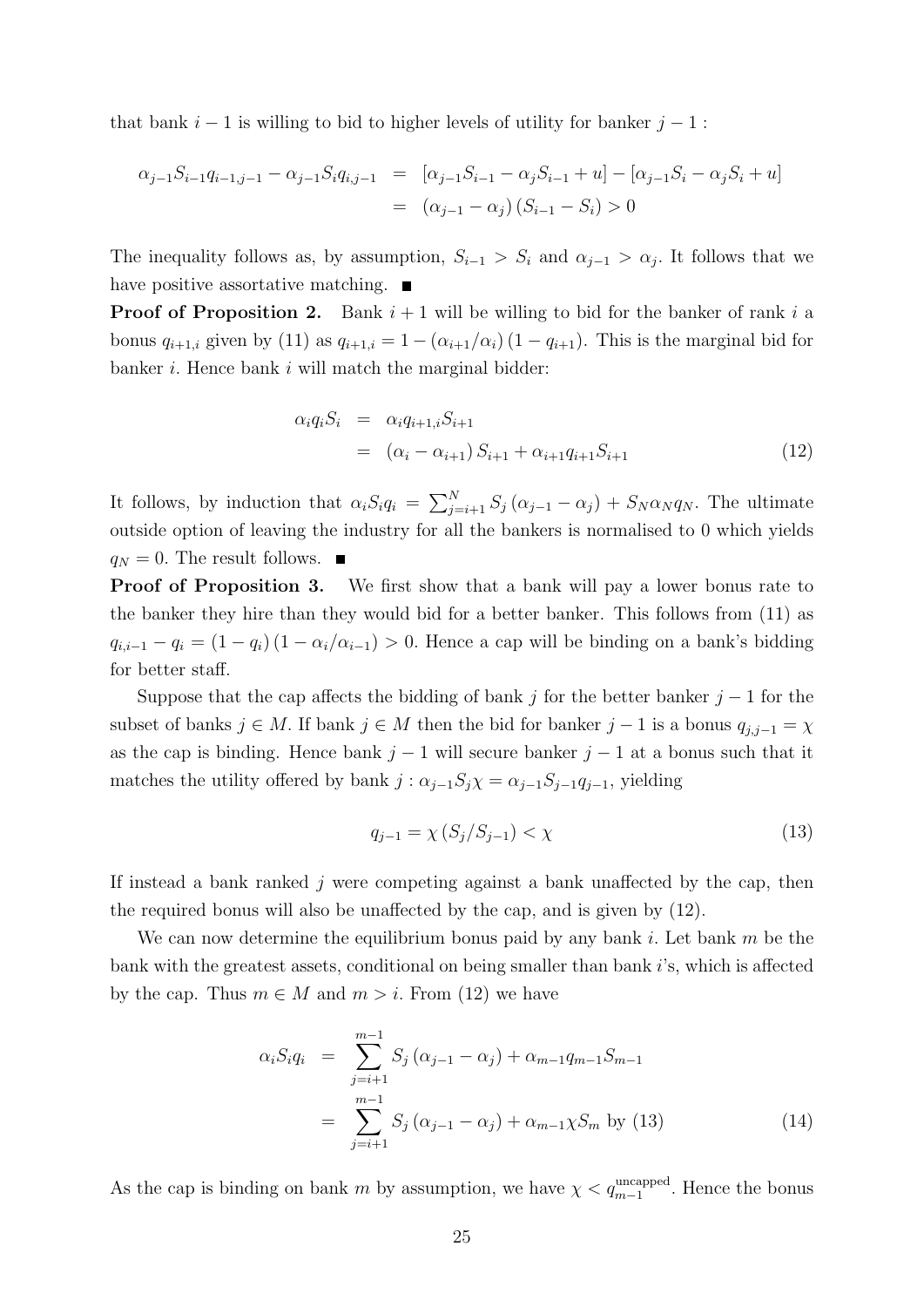paid by bank i declines as a result of the cap. The risk of a bank incurring a default event is  $G(\eta/\alpha(1-q))^{\gamma}$ . As the bonus q declines this probability also declines. The value of the bank rises by inspection of (2). Hence we have the first result.

We now turn to the second result. We wish to show that the bonus payable by bank i declines as the cap,  $\chi$ , falls. Suppose first that a reduction in the cap  $\chi$  does not alter the identify of the the highest rank bank, with assets in this business line smaller than  $i$ , which is affected by the cap. If so the bonus bank i pays is given by  $(14)$ . This moves monotonically with  $\chi$  delivering the result. Suppose now the cap is so stringent that it affects more banks. Thus suppose the identity of the highest rank bank, with assets smaller than i, which is affected by the cap becomes bank  $\tilde{m}$  where  $i < \tilde{m} < m$ . The bonus payable by bank i can therefore be written, from  $(12)$  as

$$
\alpha_i S_i q_i = \sum_{j=i+1}^{\tilde{m}-1} S_j (\alpha_{j-1} - \alpha_j) + \alpha_{\tilde{m}-1} q_{\tilde{m}-1} S_{\tilde{m}-1}
$$

The proof now follows by observing that the bonus bank  $\tilde{m} - 1$  pays declines as a result of the cap now affecting bank  $\tilde{m}$ . This follows as the bid of bank  $\tilde{m}$  for banker  $\tilde{m} - 1$  is reduced by the cap. Hence the bonus paid by i again moves monotonically in  $\chi$ . This delivers the result.

Finally, as the cap applies to all banks, the positive assortative matching result of Lemma 1 is unaffected. There is no re-ranking of the banks and so the allocation of banks to bankers is unaffected.  $\blacksquare$ 

Proof of Proposition 4. Given the maximisation problem (4) formulate the Lagrangian  $\mathcal{L} = \chi \cdot \langle \beta, \underline{x} \rangle + \eta \left[ U(\langle \underline{x}, \rho \rangle, \langle \underline{x}, \mathbf{V} \underline{x} \rangle) - R \right]$  with Lagrange multiplier  $\eta$ . The first order condition then yields an expression for the optimal allocation  $x^*$ :

$$
\chi \underline{\beta} + \eta \left[ \frac{\partial U}{\partial \mu} \underline{\rho} + 2 \frac{\partial U}{\partial \sigma^2} \mathbf{V} \underline{x^*} \right] = 0
$$

Hence we have

$$
\underline{x}^* = \frac{-1}{2\eta \left(\partial U/\partial \sigma^2\right)} \mathbf{V}^{-1} \left(\eta \frac{\partial U}{\partial \mu} \rho + \chi \underline{\beta}\right)
$$

The direction of the vector  $x^*$  varies in the cap  $\chi$  unless  $\beta$  is proportional to  $\rho$  yielding the result.  $\blacksquare$ 

**Proof of Proposition 5.** First we note that both banks choosing exactly the same allocation in all asset classes so that they set  $S = T/2$  is not an equilibrium. As the banks are equal in size, competition for the  $\alpha$ -banker would push their expected pay up to the point where both banks were indifferent between the  $\alpha$  and  $\beta$  banker. Thus it would be as if both hired  $\beta$ -bankers. This is dominated by one bank moving  $\varepsilon$  of their balance sheet to one of the business lines. They would then secure some benefit from an  $\alpha$ -banker which increases their profit.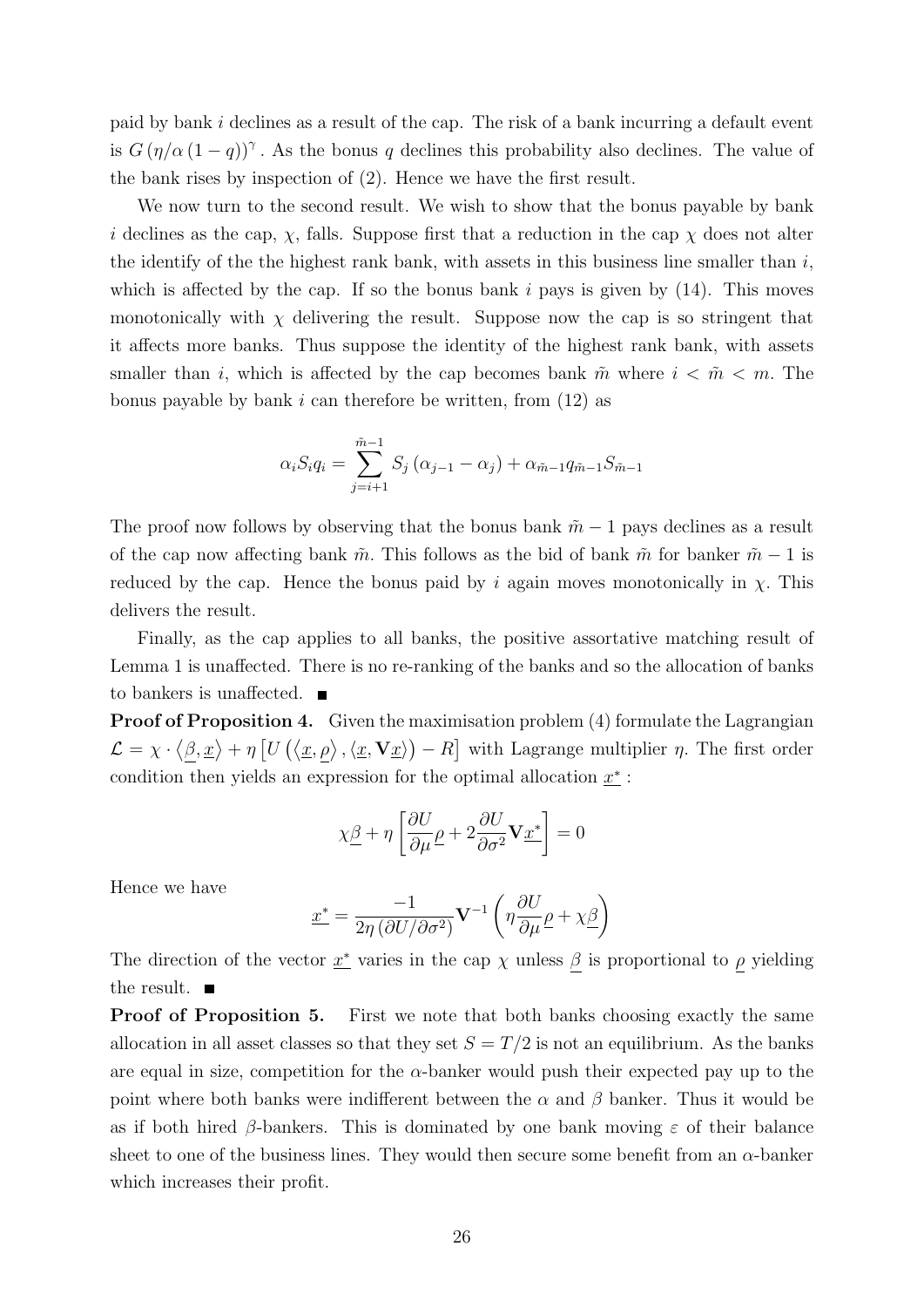The bank with the smaller asset allocation in any given class will have  $T-S$  in the asset class. If the cap on remuneration is binding  $(\chi < 1 - \beta/\alpha)$  then the bonus is limited and so the bid is capped at expected remuneration of  $\alpha \chi (T - S)$ . Hence the bank with the larger pot of assets secures the  $\alpha$ -banker by offering a bonus rate of  $q = \chi (T - S)/S$ . The bank with a smaller pot of assets in any given class will recruit the  $\beta$ -banker for a bonus of 0 as the outside option is normalised to 0.

To identify the optimal asset allocation S we must ensure there is no incentive to unilaterally deviate to a different allocation  $\tilde{S}$ . Denote the value from such a deviation by  $V(\tilde{S};T-S)$  where the second argument captures the rival's weight in the asset class. From  $(5)$ :

$$
V(\tilde{S};T-S) = \alpha \left[1 - \chi \frac{T-S}{\tilde{S}}\right] \tilde{S} - \lambda \tilde{S}G \left(\frac{\eta}{\alpha \left[1 - \chi \frac{T-S}{\tilde{S}}\right]}\right)^{\gamma} + c\tilde{S} \left(T-\tilde{S}\right) \tag{15}
$$

$$
+ \beta \left(T-\tilde{S}\right) - \lambda \left(T-\tilde{S}\right) G \left(\frac{\eta}{\beta}\right)^{\gamma}
$$

We first establish that the value function, (15) is concave in the asset allocation  $\tilde{S}$ . This follows if the term (*i*) is convex in  $\tilde{S}$ . To test this define  $h\left(\tilde{S}\right)$  by

$$
h\left(\tilde{S}\right):=\frac{\eta}{\alpha-\alpha\chi\frac{T-S}{\tilde{S}}}
$$

This is a hyperbola in  $\tilde{S}$ . Consider the arm in which  $\tilde{S} > \chi (T - S)$  which is the relevant one as  $\tilde{S} > T - S$ . This curve is positive, downwards sloping and convex. Now consider  $f\left(\tilde{S}\right) = \tilde{S}\left[h\left(\tilde{S}\right)\right]^{\gamma}$ . As  $\gamma \geq 1$  a sufficient condition for this curve to be convex is if

$$
0 < 2h'\left(\tilde{S}\right) + \tilde{S}h''\left(\tilde{S}\right) = \frac{-2\eta\chi\left(T - S\right)}{\alpha\left(\tilde{S} - \chi\left(T - S\right)\right)^2} + \tilde{S}\frac{2\eta\chi\left(T - S\right)}{\alpha\left(\tilde{S} - \chi\left(T - S\right)\right)^3}
$$
\n
$$
\Leftrightarrow 0 < 2\eta\left[\chi\left(T - S\right)\right]^2 \text{ which is true.}
$$

Thus the objective function of the bank is concave and so has a unique maximand given by the first order condition. Hence an equilibrium is achieved when  $\partial V/\partial \tilde{S}$  evaluated at  $\tilde{S} = S$  equals zero. This gives:

$$
\frac{\partial V}{\partial \tilde{S}}(S, T - S) = 0 = \alpha + c(T - 2S) - \beta + \lambda G \left(\frac{\eta}{\beta}\right)^{\gamma} -\lambda G \left(\frac{\eta}{\alpha \left[1 - \chi \frac{T - S}{S}\right]}\right)^{\gamma} \left\{1 - \gamma \frac{\chi \frac{T - S}{S}}{\left[1 - \chi \frac{T - S}{S}\right]}\right\}
$$
(16)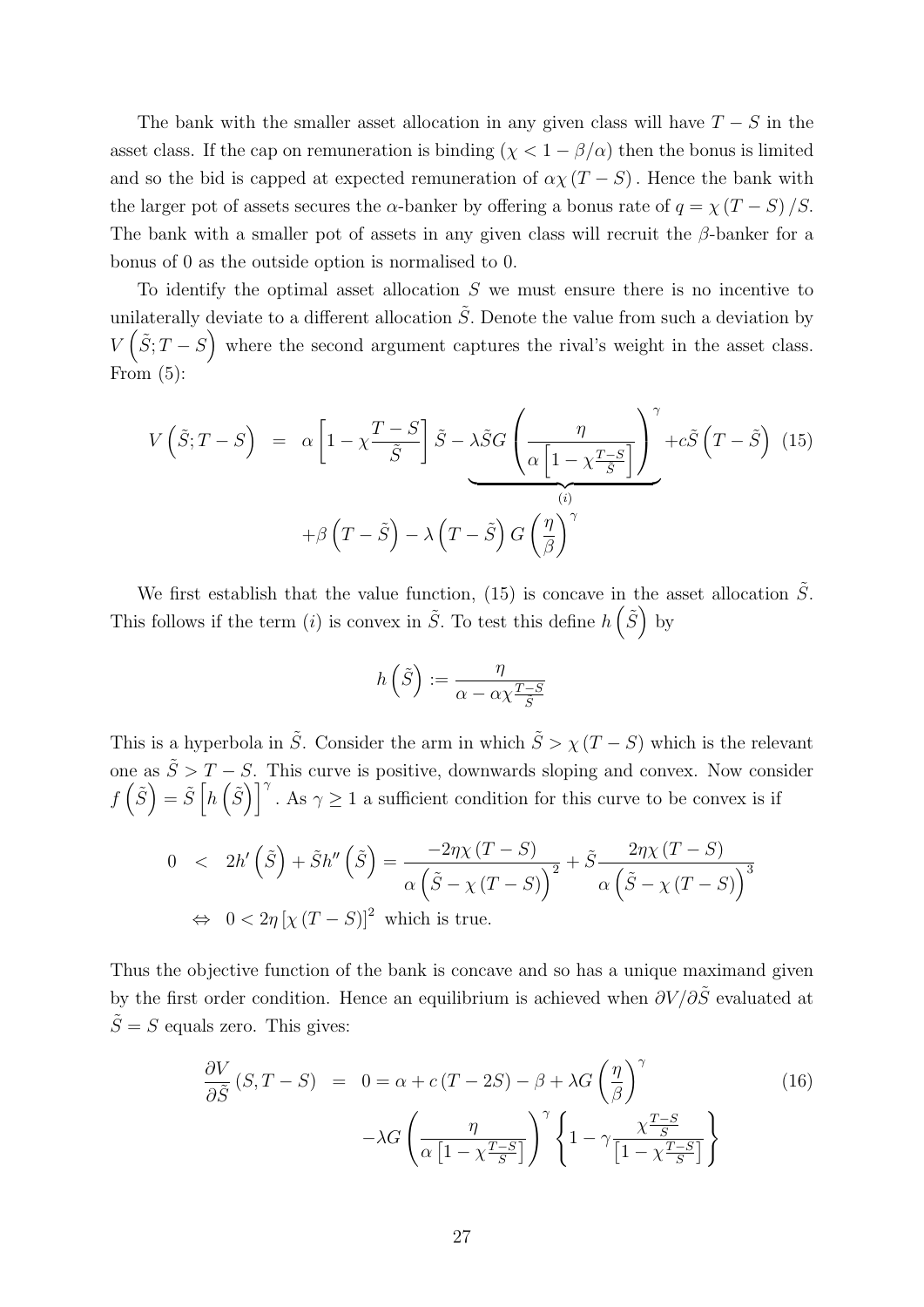This defines the equilibrium level of assets in the two business units, S and  $T-S$ , implicitly as a function of  $\chi$ .

We wish to determine the change in the asset allocation to the over-weight asset in equilibrium. We have  $\partial V(S(\chi), T - S(\chi)) / \partial \tilde{S} \equiv 0$  which defines S as a function of  $\chi$ . We therefore have

$$
0 = \frac{\partial^2 V}{\partial \tilde{S} \partial \chi} + \frac{dS}{d\chi} \left\{ \frac{\partial^2 V(S, T - S)}{\partial \tilde{S} \partial \tilde{S}} - \frac{\partial^2 V(S, T - S)}{\partial \tilde{S} \partial (T - S)} \right\}
$$

By algebraic manipulation of (16),  $\partial^2 V / \partial \tilde{S} \partial \chi > 0^{15}$  Due to the concavity of the value function with respect to  $\tilde{S}$ , we have that  $\partial^2 V / \partial \tilde{S} \partial \tilde{S} < 0$ . By the same logic as for  $\partial^2 V / \partial \tilde{S} \partial \chi$  we have  $\partial^2 V / \partial \tilde{S} \partial (T - S) > 0$ . Combining we have determined that  $dS/d\chi > 0$ , so the result is proved.

**Proof of Lemma 6.** I will prove the result for bank  $w$ , the result for bank  $r$  follows analogously. Bank r is subject to a bonus cap of  $\chi$  in its bidding for the  $\alpha$ -wholesale banker. This yields expected remuneration of  $\alpha \chi (T_r - S_r)$ . Hence bank w secures the  $\alpha$ -wholesale banker by offering a bonus rate of  $q = \chi (T_r - S_r)/S_w$ . Hence from (5) the value of bank w is:

$$
V_w(S_w; T_r - S_r) = \alpha \left[ 1 - \chi \frac{T_r - S_r}{S_w} \right] S_w - \lambda S_w G \left( \frac{\eta}{\alpha \left[ 1 - \chi \frac{T_r - S_r}{S_w} \right]} \right)^\gamma
$$
(17)  
+  $\beta (T_w - S_w) - \lambda (T_w - S_w) G \left( \frac{\eta}{\beta} \right)^\gamma + c S_w (T_w - S_w)$ 

By the proof of Proposition 5 the value function  $V_w(S_w; T_r - S_r)$  is concave in the asset allocation  $S_w$ . Hence the best response of bank w is given by the first order condition,  $\partial V_w/\partial S_w = 0$ . Analogously to (16):

$$
0 = \alpha - \beta + c \left( T_w - 2S_w \right) + \lambda G \left( \frac{\eta}{\beta} \right)^{\gamma} - \lambda G \left( \frac{\eta}{\alpha} \right)^{\gamma} \left( \frac{1}{\left[ 1 - \chi \frac{T_r - S_r}{S_w} \right]} \right)^{\gamma + 1} \left\{ 1 - (\gamma + 1) \chi \frac{T_r - S_r}{S_w} \right\}
$$
\n(18)

I now show that the best response curve,  $S_w(S_r)$  is downwards sloping to yield the required

$$
\frac{15}{15}
$$
The result follows if  $\left(\frac{\eta}{\alpha(1-\chi)}\right)^{\gamma} \left\{1-\gamma\frac{\chi}{1-\chi}\right\}$  is decreasing in  $\chi$ . Differentiating with respect to  $\chi$  yields\n
$$
\gamma \left(\frac{\eta}{\alpha(1-\chi)}\right)^{\gamma} \left[\frac{\chi}{1-\chi} - \frac{\gamma \chi}{(1-\chi)^2}\right]
$$

And multiplying through by  $(1 - \chi)^2$  confirms that the derivative is negative.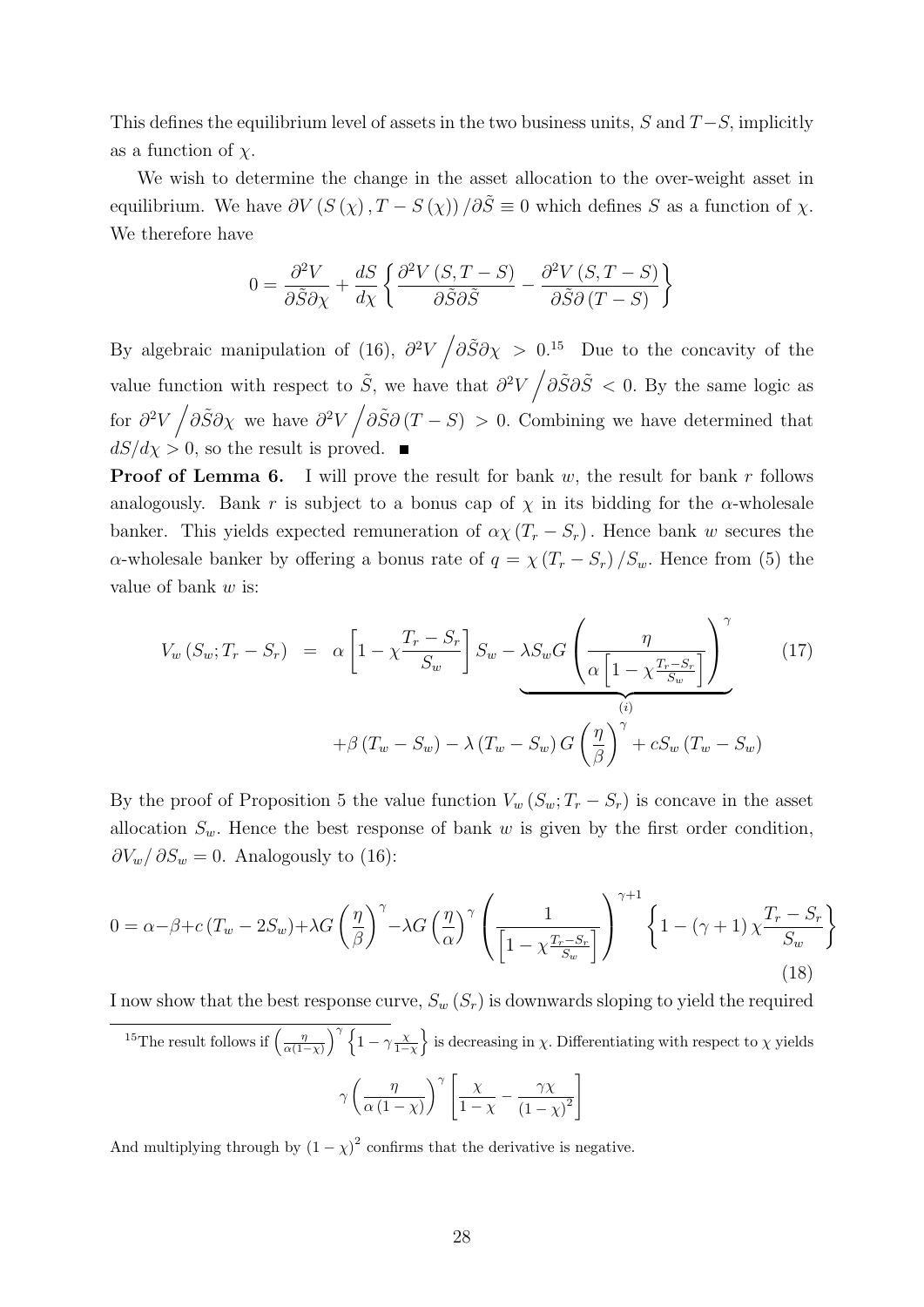result. Taking differentials we have

$$
\frac{\partial}{\partial^2 S_w^2} V_w \left( S_w, T_r - S_r \right) \frac{dS_w}{dS_r} - \frac{\partial}{\partial S_w \partial \left( T_r - S_r \right)} V_w \left( S_w, T_r - S_r \right) = 0
$$

Due to the concavity of the value function with respect to  $S_w$ ,  $\partial^2 V / \partial^2 S_w$  < 0. By algebraic manipulation one can confirm that  $\partial^2 V_w / \partial S_w \partial (T_r - S_r) > 0$  which implies that  $dS_w(S_r)/dS_r < 0$  as required.

Proof of Proposition 7. Lemma 6 shows that the asset allocation decisions are strategic substitutes. We first show that decreasing the bonus cap  $\chi$  pushes the reaction function of bank w down. Taking differentials,  $\frac{\partial}{\partial^2 S_w^2} V_w \frac{dS_w}{dx} + \frac{\partial^2}{\partial S_w \partial \chi} V_w = 0$ . By concavity ∂  $\frac{\partial}{\partial^2 S_w^2}V_w < 0$ , and  $\frac{\partial^2}{\partial S_w \partial \chi}V_w > 0$  from the proof of Proposition 5 (using footnote 15). Hence  $dS_w/d\chi > 0$  as required. As the bonus cap does not apply to retail banking, the reaction function of bank r,  $S_r(S_w)$  is unaffected by  $\chi$ .

Reducing  $\chi$  will push the intersection of the reaction curves towards greater retail banking assets if the equilibrium is stable (Tirole (1988)) so that  $-1 < dS_i(S_i)/dS_i < 0$ for all  $i \neq j$ . This can be confirmed by explicit differentiation of (18):

$$
0 = -2c\frac{dS_w(S_r)}{dS_r} - \lambda G \left(\frac{\eta}{\alpha}\right)^{\gamma} \gamma (\gamma + 1) \frac{1}{\left[1 - \chi \frac{T_r - S_r}{S_w}\right]^{\gamma + 2}} \chi^2 \frac{(T_r - S_r)^2}{S_w^3} \frac{dS_w(S_r)}{dS_r}
$$

$$
-\lambda G \left(\frac{\eta}{\alpha}\right)^{\gamma} \gamma (\gamma + 1) \frac{1}{\left[1 - \chi \frac{T_r - S_r}{S_w}\right]^{\gamma + 2}} \chi^2 \frac{T_r - S_r}{S_w^2}
$$

Simplifying, for c large enough we guarantee that  $dS_w(S_r)/dS_r > -1$ . In particular a sufficient condition for the result to hold is (6) using the fact that  $T_i - S_i < S_j$  for  $i \neq j$ by construction. The proof that  $dS_r(S_w)/dS_w > -1$  is analogous. Hence we have the desired result. ■

Proof of Lemma 8. First we demonstrate that the bank would secure the better wholesale banker. Suppose, for a contradiction, that the bank selects  $T_r - S_r < S_h$  assets for its wholesale banking book. In this case the value of the bank is given by (8). This is concave in  $S_r$ . The first order condition for this expression would set  $S_r = S_r^{\dagger}$ . Hence bank r would have assets  $T_r - S_r^{\dagger}$  in its wholesale banking bank. But this is in excess of the hedge fund's assets,  $S_h$  by (7). Hence we have a contradiction and so the bank must prefer an asset allocation to wholesale banking which was sufficient to secure the better banker.

With no remuneration caps the banker would be paid a bonus rate of  $(1 - \beta/\alpha)(S_h/(T_r - S_r))$ ,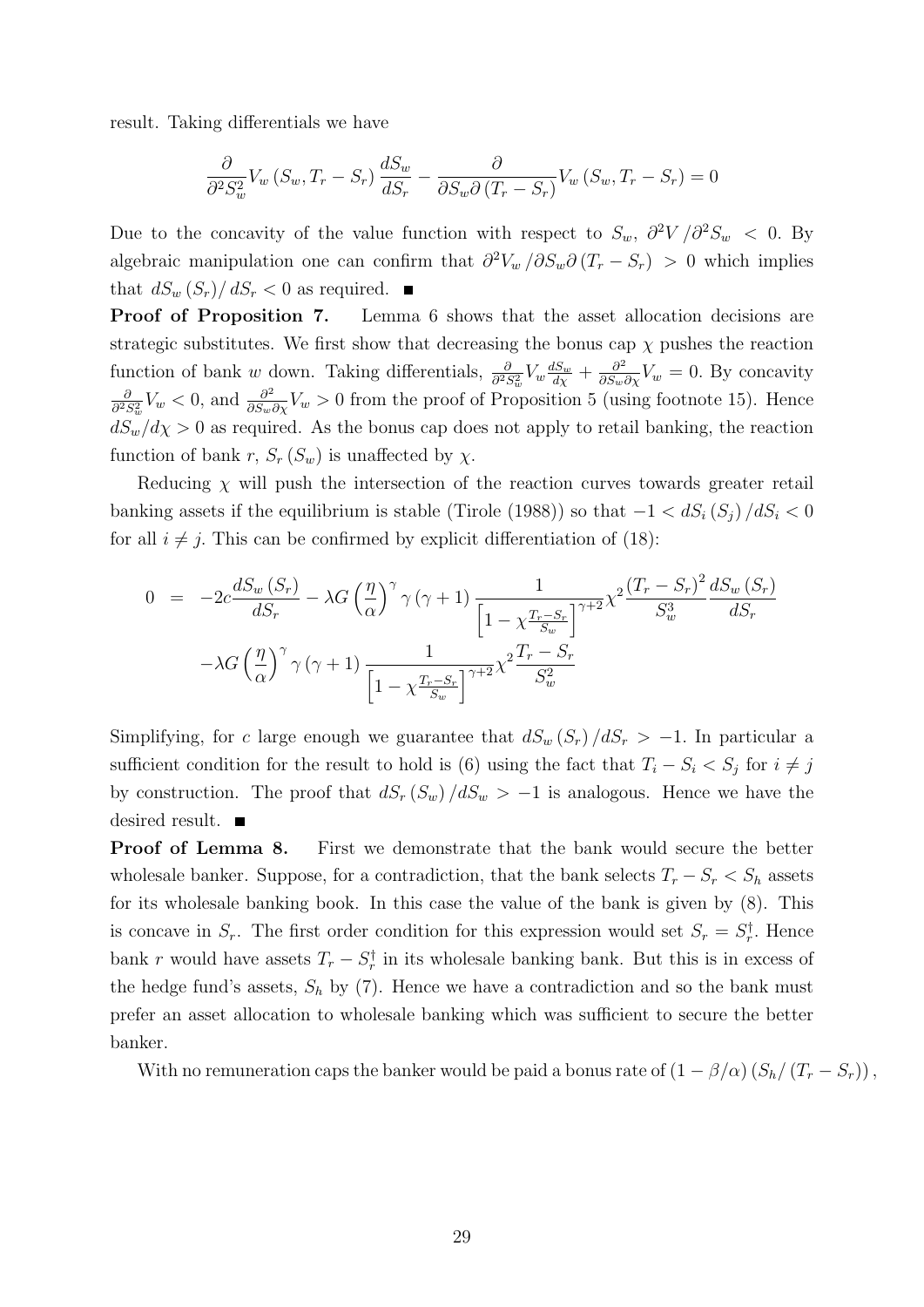which follows from  $(12)$ . Bank r's expected value is then, adapting  $(17)$ :

$$
V_r(S_r; S_h) = \alpha \left( 1 - \left[ 1 - \beta/\alpha \right] \frac{S_h}{T_r - S_r} \right) (T_r - S_r) - \lambda (T_r - S_r) G \left( \frac{\eta}{\alpha \left( 1 - \left[ 1 - \beta/\alpha \right] \frac{S_h}{T_r - S_r} \right)} \right)^{\gamma}
$$
  
 
$$
+ \alpha S_r - \lambda S_r G \left( \frac{\eta}{\alpha} \right)^{\gamma} + c \cdot S_r (T_r - S_r) \tag{19}
$$

This is concave in  $S_r$  if (i) is convex, which is true by the method of proof of Proposition 5. Hence the objective function of the bank is concave and so has a unique maximand given by the first order condition. The first order condition with respect to  $S_r$  delivers

$$
\frac{d}{dS_r}V_r(S_r; S_h) = \lambda G \left( \frac{\eta}{\alpha \left(1 - \left[1 - \beta/\alpha\right] \frac{S_h}{T_r - S_r}\right)}\right)^{\gamma} \left[1 - \gamma \frac{1}{\left(1 - \left[1 - \beta/\alpha\right] \frac{S_h}{T_r - S_r}\right)} \left[1 - \beta/\alpha\right] \frac{S_h}{T_r - S_r}\right] - \lambda G \left(\frac{\eta}{\alpha}\right)^{\gamma} + c \cdot (T_r - 2S_r)
$$

Algebraic manipulations deliver that  $\frac{d}{ds_r}V_r(S_r^{\dagger}; S_h) < 0$  using (7). Hence the optimal size of the wholesale banking book is greater than  $T_r - S_r^{\dagger}$ , and so the assets devoted to retail are below  $S_r^{\dagger}$ , yielding the result.

**Proof of Proposition 9.** The hedge fund is willing to bid up to a bonus given by (11) as  $q_{h,1} = 1 - \beta/\alpha$ . Hence the hedge fund would be willing to offer the  $\alpha$ -banker an expected utility of up to  $\alpha q_{h,1} S_h = (\alpha - \beta) S_h$ . To hire the better executive the bank needs to match this remuneration. This occurs if  $\alpha q_r (T_r - S_r) \geq (\alpha - \beta) S_h$ . If the remuneration cap is binding on the bank then the better executive can only be hired if  $T_r - S_r \ge (1 - \beta/\alpha) (S_h/\chi)$ . Suppose the cap is sufficiently severe that the wholesale banking book is optimally below this level.<sup>16</sup> In this case the bank cannot outbid the hedge fund. The bank will therefore secure the  $\beta$ -banker to run its banking book. In this case the bank's value is given by (8). Optimising this value over the asset allocation, the optimal wholesale banking book size is then given as  $S_r^{\dagger}$ . The wholesale banking book has shrunk and the banking book grown by comparison with the bound in Lemma 8.  $\blacksquare$ 

#### References

- [1] Acharya, Viral, Irvind Gujral, and Hyun Song Shin, Dividends and Bank Capital in the Financial Crisis of 2007-2009, mimeo NYU Stern.
- [2] Acharya, Viral, Marco Pagano, and Paolo Volpin, 2013, Seeking Alpha: Excess Risk Taking and Competition for Managerial Talent, mimeo NYU Stern.

<sup>&</sup>lt;sup>16</sup>This is true in the limit as  $\chi$  tends to 0. Therefore there is a range of bonus caps for which it is true by continuity.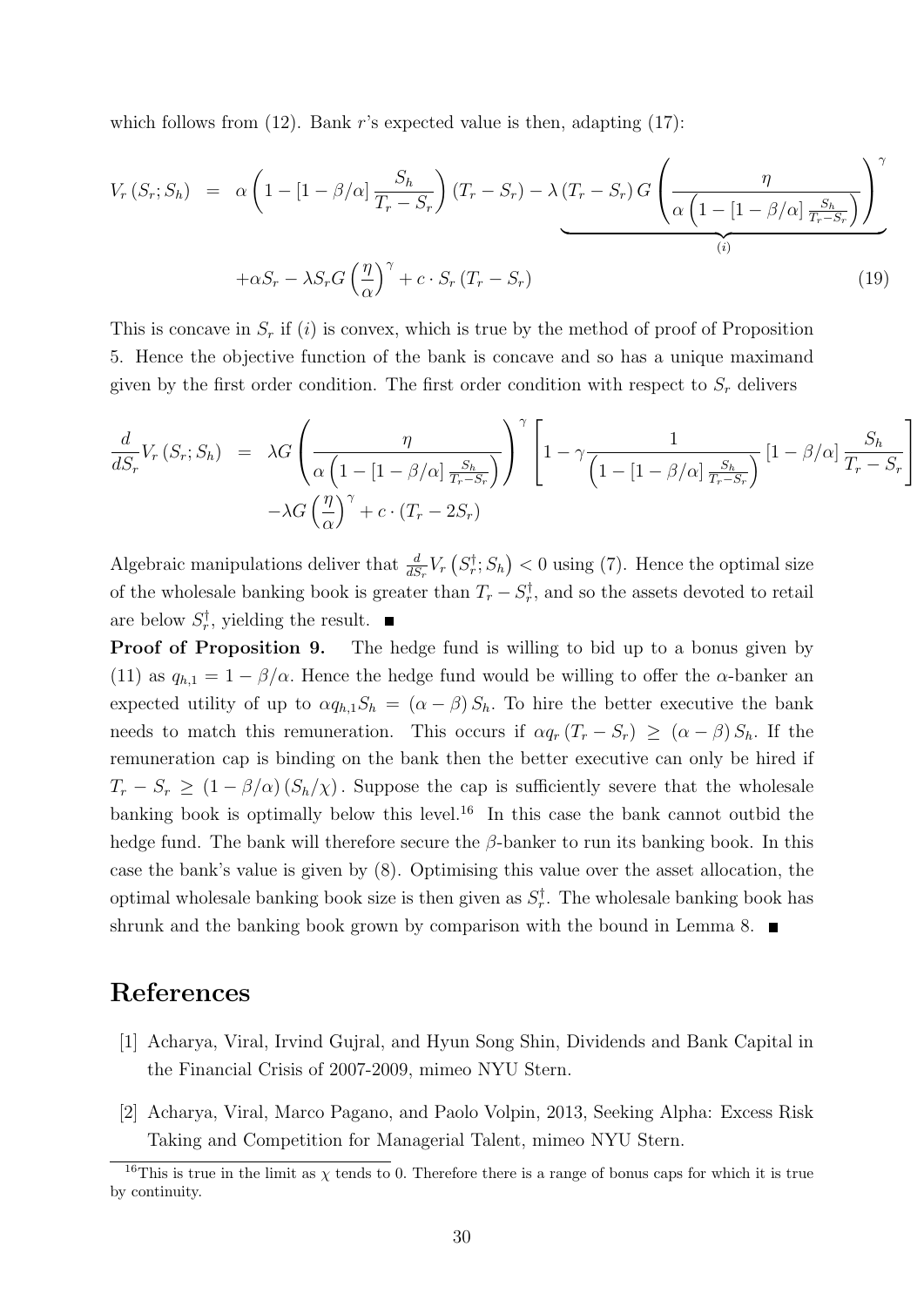- [3] Bank for International Settlements, 2001, Report on the Consolidation In the Financial Sector, available at: http://www.bis.org/publ/gten05.pdf
- [4] Bannier, Christina, Eberhard Feess, and Natalie Packham, forthcoming, Competition, Bonuses, and Risk-taking in the Banking Industry, Review of Finance.
- [5] Basel Committee on Banking Supervision (BCBS), 2010, Basel III: A global regulatory framework for more resilient banks and banking systems, Bank for International Settlements.
- [6] Benabou, Roland, and Jean Tirole, 2013, Bonus Culture: Competitive Pay, Screening, and Multitasking, mimeo Princeton University.
- [7] Cheng, Ing-Haw, Harrison Hong and Jose Scheinkman, 2010, Yesterday's Heroes: Compensation and Creative Risk-Taking, NBER Working Paper No. 16176.
- [8] Edmans, Alex and Xavier Gabaix, 2011, The Effect of Risk on the CEO Market, Review of Financial Studies, 24, 2822-2863.
- [9] Edmans, Alex, Xavier Gabaix and Augustin Landier, 2009, A Multiplicative Model of Optimal CEO Incentives in Market Equilibrium, Review of Financial Studies, 22, 4881-4917.
- [10] Fahlenbrach, Rudiger, and Rene Stulz, 2011, Bank CEO Incentives and the Credit Crisis, Journal of Financial Economics, 99, 11-26.
- [11] Foster, Dean P. and H. Peyton Young, 2010, Gaming Performance Fees By Portfolio Managers, *Quarterly Journal of Economics*, 125, 1435-1458.
- [12] Financial Services Authority, 2010, Revising the Remuneration Code, CP10/19.
- [13] Financial Stability Board (FSB), 2011, Policy Measures To Address Systemically Important Financial Institutions, Financial Stability Board: FSB Publications.
- [14] Financial Stability Board (FSB), 2009, Principles for Sound Compensation Practices, Financial Stability Board: FSB Publications.
- [15] Freixas, Xavier, and Jean-Charles Rochet, 2008, Microeconomics of Banking, MIT Press.
- [16] Gabaix, Xavier and Augustin Landier, 2008, Why Has CEO Pay Increased So Much?, Quarterly Journal of Economics, 123, 49-100.
- [17] Hart, Oliver and Dwight Jaffee, 1974, On the application of Portfolio Theory of Depositary Financial Intermediaries, Review of Economic Studies, 41, 129-147.